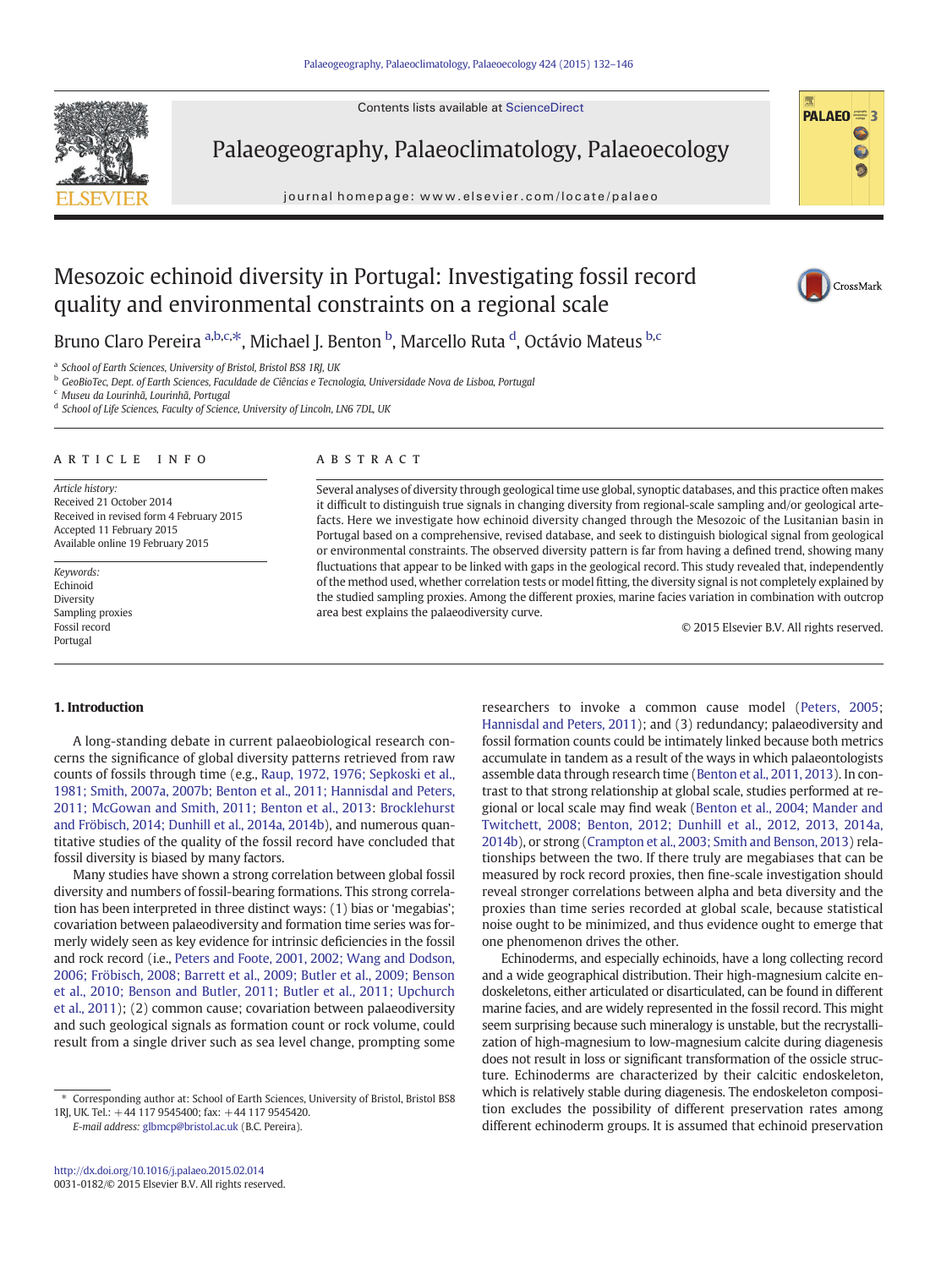potential is uniform, because the endoskeleton composition appears to be constant through time. This leads to good preservation of echinoids and easy collection from marine outcrops [\(Smith, 2007b](#page-14-0)).

Despite the high potential for preservation of echinoids, taphonomic bias, such as was noted by [Smith \(2007b\)](#page-14-0), cannot be ruled out. After the death of an echinoderm, the soft tissues decompose in a few days. Without these tissues, the endoskeleton disaggregates and the ossicles are easily dissociated, which are often small and invisible to the naked eye. This might mean that species with larger macroscopic ossicles would be recognized in the field, while smaller ossicles would remain unnoticed.

Here, we choose to study a regionally restricted, but well sampled series of echinoid faunas from Portugal in order to control for certain biases. For example, [Jackson and Johnson \(2001\)](#page-13-0) highlighted the geographical bias and the poor sampling of high-diversity, low-latitude marine faunas in global datasets. Further, the geological record of the Northern hemisphere is better studied than the Southern. Here, this geographical bias ([Smith, 2007a](#page-14-0)) is avoided by focusing on one restricted area. Also, sampling efficiency issues [\(Smith, 2007a](#page-14-0)) are minimized in this study, because the database does not arise from compilation of the efforts of many investigators each, with different research strategies and collecting modes, but is based mostly on geological survey collections, which derive from comprehensive sampling by a limited number of collectors, trained to a particular search style, and covering the landscape equally and efficiently.

In the past, diversity analyses have been performed at different taxonomic levels (for example, species, [Smith and Benson, 2013](#page-14-0); genus, [Dunhill et al., 2014a, 2014b;](#page-13-0) or family level, [Jepson and Penney, 2007](#page-13-0)). The choice of which level to use seems arbitrary and greatly dependent on practical questions relating to the information that the authors could obtain. It is not axiomatic which level is most representative of the true diversity signal. Generally, the aim is to document an accurate specieslevel signal in order to understand macroevolution, so a family-level diversity plot would be regarded as likely to generalize the data too much to be useful. Palaeontologists have often preferred to compile their palaeodiversity data at generic, rather than species level, for two reasons (e.g., [Foote and Sepkoski, 1999; Smith, 2007b; Mayhew et al.,](#page-13-0) [2012; Smith et al., 2012; Dunhill et al., 2014a, 2014b\)](#page-13-0): species-level compendia may show greater volatility, because new species are established more frequently than new genera; and species boundaries are often more debated than generic boundaries in the primary taxonomic literature.

[Robeck et al. \(2000\)](#page-14-0) demonstrated that a finely subdivided taxonomic grouping provides a more precise sampled diversity analysis than coarser subdivisions. They concluded that the use of finer taxonomic divisions leads to a more precise measurement of the number of species recorded from the rock record than coarser divisions. The sampled diversity does not correspond to the real biological diversity, since it is not corrected for sampling problems.

The echinoid clade can be subdivided into two major subclades, the regulars and the irregulars. These two groups evolved at different times in the echinoid tree, with irregulars evolving from regular echinoids [\(Kroh and Smith, 2010](#page-13-0)). The evolution from one to the other allowed echinoids to occupy both soft sediment and higher energy habitats. In addition, the evolution and radiation from regulars to irregulars occurred during the time frame under study. Therefore, it is possible that the two groups have different diversity patterns in relation to environmental changes, making it worthwhile to investigate the diversity patterns of both.

[Smith and Benson \(2013\)](#page-14-0) compared echinoid diversity in the Cretaceous of the U.K. against several rock and environmental proxies. They found a strong association between the palaeodiversity signal and a combination of outcrop area with marine facies. It would, therefore, be interesting to see whether their key conclusions are applicable to other regional studies of the same group, and the Portuguese echinoid record provides impetus for the present study.

The aim of this study is explore the nature of the Portuguese echinoid fossil record, by investigating the palaeodiversity signal and comparing it with the coeval, and already documented echinoderm record from the U.K. We will explore similarities and differences between the two records; similarities could represent true biological signals, or reflect the preservation conditions that influenced both areas. The marine Mesozoic succession in Portugal is ideal as the basis for a regional-scale case study on echinoderm fossil diversity because it has a well sampled Mesozoic fossil record, with more than 251 taxa represented around a thousand specimens in total, and it lies at the convergence of two oceanic realms (Tethys to the South and the North Atlantic to the West).

# 2. Materials and methods

# 2.1. Diversity curves

The diversity dataset comprises echinoid occurrences in the Portuguese fossil record from specimens in public collections. Prior to this analysis, all these occurrences were subjected to thorough alphataxonomic revision by B.C.P., based on examination of type specimens and original materials throughout, down to species level whenever possible (Appendix A). Because the dataset results from a taxonomic revision performed by a single person, and the revision has been done recently, this standardizes the species identification criteria and reduces the risk of taxonomic bias, as identified by [Smith \(2007a\)](#page-14-0).

The analysed specimens comprise tests (complete and their fragments) and spine fragments (articulated and disarticulated). The vast majority of these specimens (around 95% of the observed fossils) are at the Museu Geológico (Lisbon, Portugal), comprising specimens from the Lusitanian and Algarve Basins. In addition, other Portuguese museums that have relevant Mesozoic echinoderm specimens, including the Museu Mineralógico e Geológico (Coimbra University, Portugal) and the Museu da Lourinhã (Lourinhã, Portugal) were also surveyed for specimens. The vast majority of the analysed taxa were collected during geological surveys of the Portuguese territory. This type of campaign should ensure equal sampling effort, through the different formations and localities, analogous to other such case studies based on geological survey collections and records from New Zealand [\(Crampton et al., 2003](#page-13-0)) and the United Kingdom ([Dunhill et al., 2012,](#page-13-0) [2013, 2014a, 2014b\)](#page-13-0). The argument is that geological survey palaeontologists collect every fossil they can find, even those of very poor quality, and will search every square kilometre of their mapping areas, thus ensuring a geographically evenly distributed sampling effort. In more usual situations, palaeontologists generally do not follow such a search model, but go straight to known, rich localities, and so overcollect where fossils are rich (the so-called "bonanza effect"; [Raup,](#page-14-0) [1977\)](#page-14-0), and under-collect where fossils have not yet been found. Similarly to this study, the diversity data used by [Dunhill et al. \(2012, 2013, 2014a,](#page-13-0) [2014b\)](#page-13-0) were mainly based on information gathered by the British Geological Survey, with few additions from other sources. The correlation tests between diversity and sampling metrics in those studies could support either bonanza or bias effects, but information transfer statistical tests by [Dunhill et al. \(2014b, Fig. 4\)](#page-13-0) indicate redundancy between the two metrics.

The specimens analysed in this work came from the Lusitanian (West of the Iberian Peninsula) and Algarve basins (Southwest of the Iberian Peninsula), corresponding to subsiding basins beside two passive continental margins ([Fig. 1](#page-2-0)). The two basins are infilled with Mesozoic and Cenozoic sediments and their formation is linked with the opening of the Atlantic Ocean to the west, and the Tethys Ocean to the south. The Portuguese Mesozoic echinoid fauna comprises 251 species, after the mentioned taxonomic revision. This taxonomic revision resulted in the addition of 5 new taxa. From the 251 Portuguese taxa verified by the taxonomical revision, 197 species possessed tests and were found in the Lusitanian basin.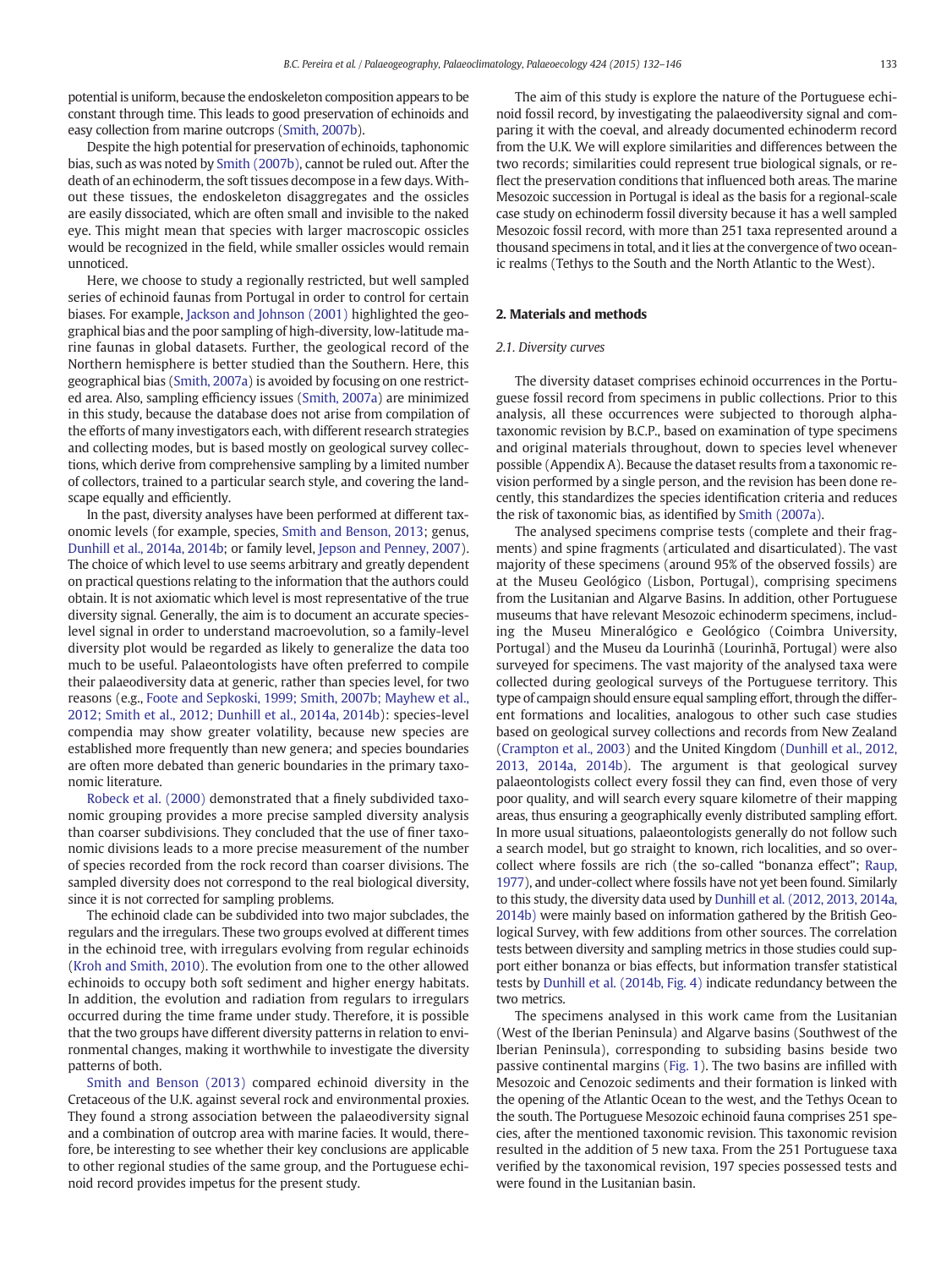<span id="page-2-0"></span>

Fig. 1. Map with the location of the areas under study. The Lusitanian and Algarve Basins are highlighted.

Many of those species were described for the first time in Portugal. In the majority of cases, the observed fossils belong to old collections (late 19th to early 20th century), making it difficult to establish a precise age distribution in many cases. The fossil ages provided by old publications often require revision, providing ages at stage level and, therefore, poor age range precision. For the diversity analysis and when a more restricted range was required, it was considered that the taxa in question would occupy the entire stage/substage interval. In total, 243 species were collected in the Lusitanian basin, 13 species in the Algarve basin, and 5 species common to both basins. These numbers demonstrate a remarkable difference in diversity signal from both basins, with only about 5% of species in the Algarve Basin.

The differences in the numbers of species between the two basins are significant. The Algarve basin has been historically less sampled than the Lusitanian basin, with many of the geological surveys and subsequent works focusing on the former basin. This fact can explain the difference between the palaeodiversity numbers of the two basins, in association with possible longer hiatus periods experienced by the Algarve basin. For the sake of providing results that are as accurate as possible and minimizing possible collecting bias, we will consider only diversity data from the Lusitanian basin.

The Mesozoic sediments in the Lusitanian basin range in age from Induan (Early Triassic) to Maastrichtian (Late Cretaceous), while the echinoid occurrences span from Sinemurian (Early Jurassic) to Maastrichtian and provide the most complete echinoderm fossil record in Portugal. The specimen ages were revised, when possible, with the aid of the latest local stratigraphic information and long-term, independent dating of the relevant marine Portuguese formations ([Dinis et al.,](#page-13-0) [2008; Kullberg et al., 2013\)](#page-13-0). The stage and substage time intervals used in the dataset follow the boundaries in [Gradstein et al. \(2012\),](#page-13-0) except in some additional subsequent revisions to substage boundaries, which are cited separately below.

In the past, it was common practice to erect echinoid species based exclusively on isolated spine morphology. However, recent studies noted the potential for high morphological variability of this character in individual specimens, especially in cidaroids. Depending on its position on the test, the spine can be long or short, but can also possess different overall shape and ornamentation. This means that a single echinoid species may possess different spine morphotypes, and this has resulted in the establishment of multiple synonymous species, many based on isolated spines. On the other hand, some echinoid groups show low spine plasticity, whereby the same spine morphotype may be present in different species. Therefore, species identified only on spine morphology are not reliable and are excluded in the current study, to avoid counting the same species twice. By focusing only on the Lusitanian basin, and excluding taxa identified solely from spine morphology, the final dataset used for the analyses consists of 195 echinoid species.

# 2.1.1. The "Lazarus effect"

Whereas taxonomic level does not much affect the palaeodiversity curves for sampled-in-range data, the effect is quite different for range-through plots. In these cases, missing data, especially "Lazarus taxa" (i.e., disappearance and reappearance of taxon in the fossil record), are incorporated, and the relative frequency and sizes of gaps can vary depending on completeness of documentation and taxonomic level [\(Fara, 2001](#page-13-0)). Such corrections can reduce some gaps in the fossil record, for example, gaps resulting from basin discontinuities, like those that will be noted in our data. To correct for this effect, the generic dataset was checked for possible gaps in each genus range. Whenever this occurred, those gaps were filled. Both the corrected and uncorrected datasets were assessed for correlation and time series models.

# 2.1.2. Collecting effort

A collecting effort curve, or discovery curve, has often been used as a means of assessing the rate of species description and the trustworthiness of the dataset. The objective is to investigate whether the number of species within defined parameters (taxonomic, geographic, temporal) is reaching saturation, or if many species still remain to be discovered from accessible outcrops. When the level of saturation is approached, the plot of species accumulation against research time overall generally is a sigmoid curve, i.e., initial low rates of discoveries, followed by a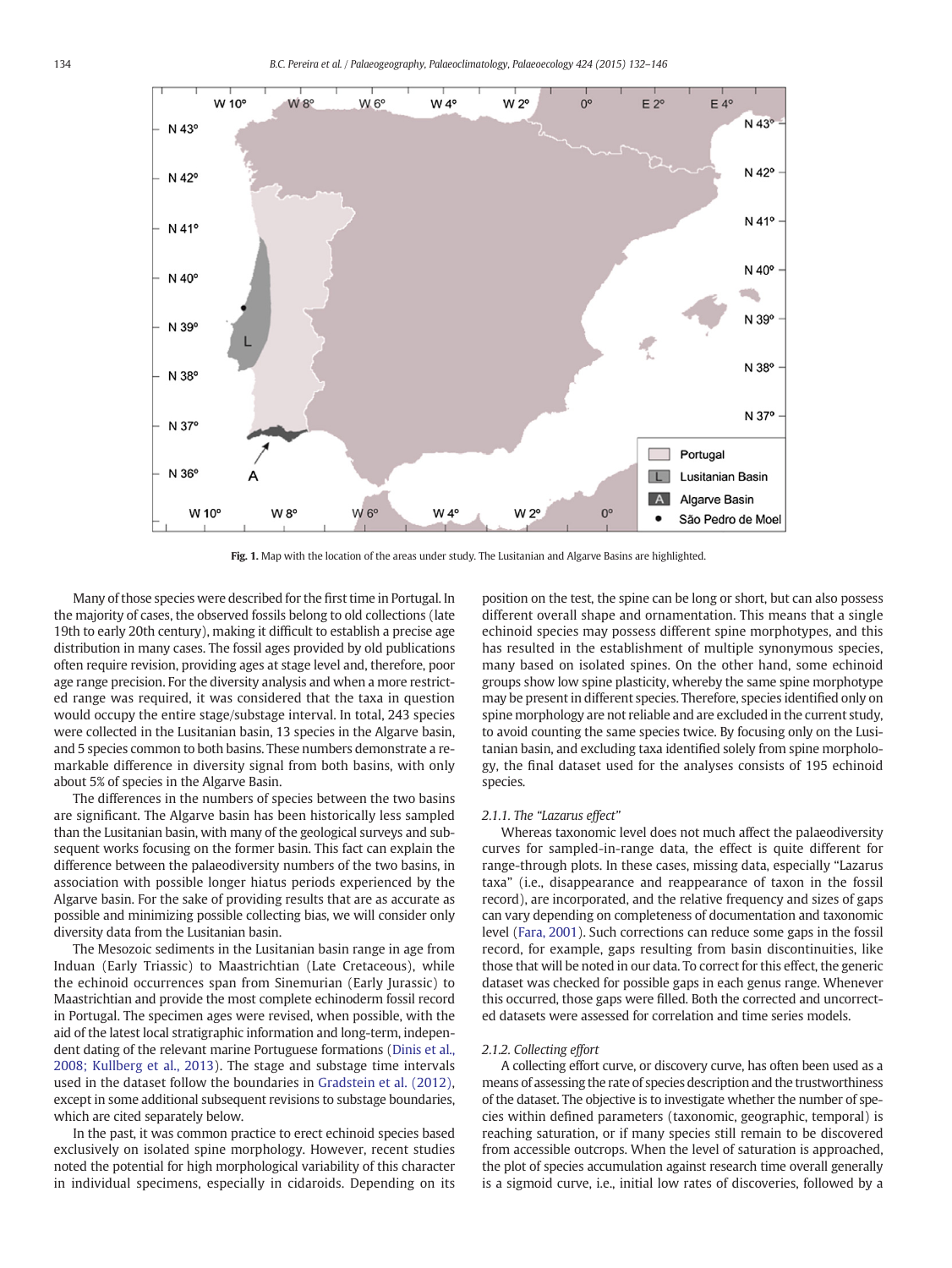rapid increase in the number of species added, and then a new slow rate. This new slow rate tends towards an asymptote, which represents a hypothetical maximum record of species for the defined sampling universe [\(Benton et al., 2011\)](#page-13-0), and is limited by possible bias in the rock record.

The collecting effort curve for the Lusitanian basin echinoids was built through the compilation of the number of species against the year they were described based on numerous publications ([Forbes,](#page-13-0) [in Sharpe, 1850](#page-13-0); [Loriol, in Choffat, 1880;](#page-14-0) [Loriol, 1884; Loriol,](#page-14-0) 1887–1888; Loriol, 1890–[1891; Loriol, 1900; Loriol, 1905; Lambert,](#page-14-0) [1913; Lambert, 1915 to 1916; Rey, 1972; Vadet and Willie, 2002\)](#page-14-0). The new species that resulted from B.C.P.'s taxonomic revision are also included in this curve. The collecting curve includes only those species that are currently regarded as valid, not the sum total of all species as described.

# 2.2. Sampling proxies

#### 2.2.1. Formations

Previous authors have used a variety of parameters as sampling proxies to explain the diversity signal. Fossiliferous formation numbers has been widely used as a sampling proxy ([Peters and Foote, 2001,](#page-14-0) [2002; Fröbisch, 2008; Barrett et al., 2009; Butler et al., 2009; Benson](#page-14-0) [et al., 2010; Benson and Butler, 2011; Butler et al., 2011;](#page-14-0) [Mannion](#page-14-0) [et al., 2011;](#page-14-0) [Upchurch et al., 2011; Benson and Mannion, 2012; Lloyd,](#page-14-0) [2012; Benson and Upchurch, 2013](#page-14-0)). This metric has been proposed as a good sampling proxy since it reflects multiple sampling controls, including rock area, thickness, lithological variation, and some aspects of human effort [\(Peters and Foote, 2001](#page-14-0)). Therefore, it should also provide a summary of amount of record ([Raup, 1976](#page-14-0)), research effort ([Sheehan,](#page-14-0) [1977](#page-14-0)) and lithological variability.

However, others argue that fossiliferous formation count is a poor sampling proxy ([Crampton et al., 2003;](#page-13-0) [Wignall and Benton, 1999;](#page-14-0) [Peters, 2006](#page-14-0); [Smith, 2007a, 2007b; Peters and Heim; 2010;](#page-14-0) [Benton](#page-13-0) [et al., 2011; Dunhill, 2011, 2012; Benton et al., 2013; Dunhill et al.,](#page-13-0) [2014b\)](#page-13-0). These authors present five reasons for their critique as follows: 1) definitions of formations are arbitrary and they vary significantly with stratigraphic age, geography and environment; 2) formations tend not to correlate with rock volume, area of exposure or collecting effort; 3) they are largely dependent on facies heterogeneity; 4) they are partially redundant with palaeodiversity, both measures reflecting rock heterogeneity; and 5) their volume varies at least over eight orders of magnitude.

We compiled two formations datasets for the Mesozoic of the Lusitanian Basin (based on [Dinis et al., 2008; Kullberg et al., 2013\)](#page-13-0), one including all formations, and the other the purely marine formations (Appendix A). The inclusion of terrestrial and transitional facies may seem counterintuitive, as echinoids are exclusively marine animals, but many of the Portuguese Mesozoic formations contain both marine and continental facies, and we considered it best to include all possible settings for echinoids. In any case, we offer results based both on the full formations dataset, and the strictly marine formations dataset.

#### 2.2.2. Facies heterogeneity

Habitat heterogeneity has been suggested as another factor influencing the diversity signal obtained from the fossil record. Each type of habitat results in the production and accumulation of different types of sediments, and the organisms living there are adapted to those conditions. Theoretically, a greater diversity of habitats may imply a higher number of species, leading to a higher diversity overall. [Crampton et al. \(2006\)](#page-13-0) suggested that the number of formations might be a good estimator of this rock facies heterogeneity.

In this study, we use variation in sedimentary facies as an indicator of numbers of habitats. To calculate this indicator, the description of each formation was examined (described in [Dinis et al., 2008;](#page-13-0) [Kullberg et al., 2013\)](#page-13-0) to establish which facies were more dominant. The facies terms used were as follows: limestones and dolomites; marls; sandstones; mudstones; conglomerates and evaporites.

A subdataset with just marine facies was also created, excluding conglomerates, evaporites and parts of the sandy facies. This subdataset is similar to the facies division used by [Smith and Benson \(2013\)](#page-14-0). All the truly marine formations yield macrofossils, implying that the marine facies curve also corresponds to a fossiliferous facies curve. The sum of the number of each facies through time is used as an indicator of facies variability and, thus, an indicator of habitat variability.

#### 2.2.3. Outcrop area

Another proxy used in this study is the outcrop area, or map area, corresponding roughly to the area available for retrieving fossils. As noted before [\(Dunhill, 2011, 2012\)](#page-13-0), there can be a substantial difference between areas of outcrop and exposure: exposure is strictly the area of rock available for study at the surface, whereas outcrop always represents a larger area on the map, including areas of non-exposure where the rocks are covered by soil, water, and human developments (roads, cities). In our case, we could not obtain data on exposure, but at least the outcrop areas are assessed within a limited geographic area in which the degree of concealment (i.e., the difference between outcrop and exposure) for each formation is roughly equivalent.

Previous studies have tested the relationship between diversity and outcrop area, with some favouring ([Raup, 1972, 1976; Peters and Foote,](#page-14-0) [2001; Smith, 2001; Peters and Foote, 2002; Crampton et al., 2003; Smith](#page-14-0) [and McGowan, 2007; Smith, 2007a; Smith et al., 2012; Smith and](#page-14-0) [Benson, 2013\)](#page-14-0) and others discarding this relationship ([Benton et al.,](#page-13-0) [2011; Dunhill, 2011, 2012; Dunhill et al., 2012, 2013, 2014a, 2014b](#page-13-0)). One explanation for the covariation of palaeodiversity and outcrop areas was that outcrop area is a metric of sampling, and rises and falls in both time series could simply record collecting opportunity rather than any real diversity signal [\(Smith, 2001, 2007a; Crampton et al.,](#page-14-0) [2003\)](#page-14-0). Alternatively, the covarying signals might reflect the common cause model ([Peters, 2005](#page-14-0); [Hannisdal and Peters, 2011](#page-13-0)), a kind of species-area effect driven by sea level change, especially in the case of shallow marine formations, as here.

To test for covariation of palaeodiversity and outcrop area signals, the method of [Smith and McGowan \(2007\)](#page-14-0) and [Smith and Benson](#page-14-0) [\(2013\)](#page-14-0) was used here. Their method consists in using the distribution grid of geological maps, together with the information from the map memoirs, to retrieve a count of how many grid units contain each fossiliferous formation. This method provides an even distribution grid through the area of study and provides even estimates of the formation area. These areas were then organized in sequence by time bins. [Smith](#page-14-0) [and McGowan \(2005\)](#page-14-0) tested this method at different map scales and concluded that the curve obtained had the same pattern, regardless of which map scale was used, just changing the amplitude of the peaks.

The Portuguese Geological Survey (Laboratório Nacional de Energia e Geologia, LNEG) produced geological maps at the scales 1:50,000, 1:200,000, 1:500,000 and 1:1,000,000. Unfortunately, both the Lusitanian and the Algarve basins are not fully mapped at the 1:50,000 and 1:200,000 scales. For this reason, geological maps at 1:500,000 and 1:1,000,000 were used, but subdividing these maps with the grid of maps of lower scale. This could be achieved by using an on-line tool called Geoportal [\(http://geoportal.lneg.pt/geoportal/mapas/index.](http://geoportal.lneg.pt/geoportal/mapas/index.html) [html](http://geoportal.lneg.pt/geoportal/mapas/index.html)), provided by LNEG, where the geological maps can be interactively visualized at different scales and grids superimposed from other scales. At the usable scales mentioned above, the website provides coarse information, not providing information for each individual formation. Instead, it provides groups of units and their age ranges.

At the scale 1:1,000,000, the website provides groups of units, corresponding to coarse stratigraphic packages, and their age ranges at series level (Appendix A). On the other hand, maps at the scale 1:500,000 give a little more information. At this scale, the units comprise a mixture of formal and informal stratigraphic units, some of them correlated with established formations, again with a range at series level. To improve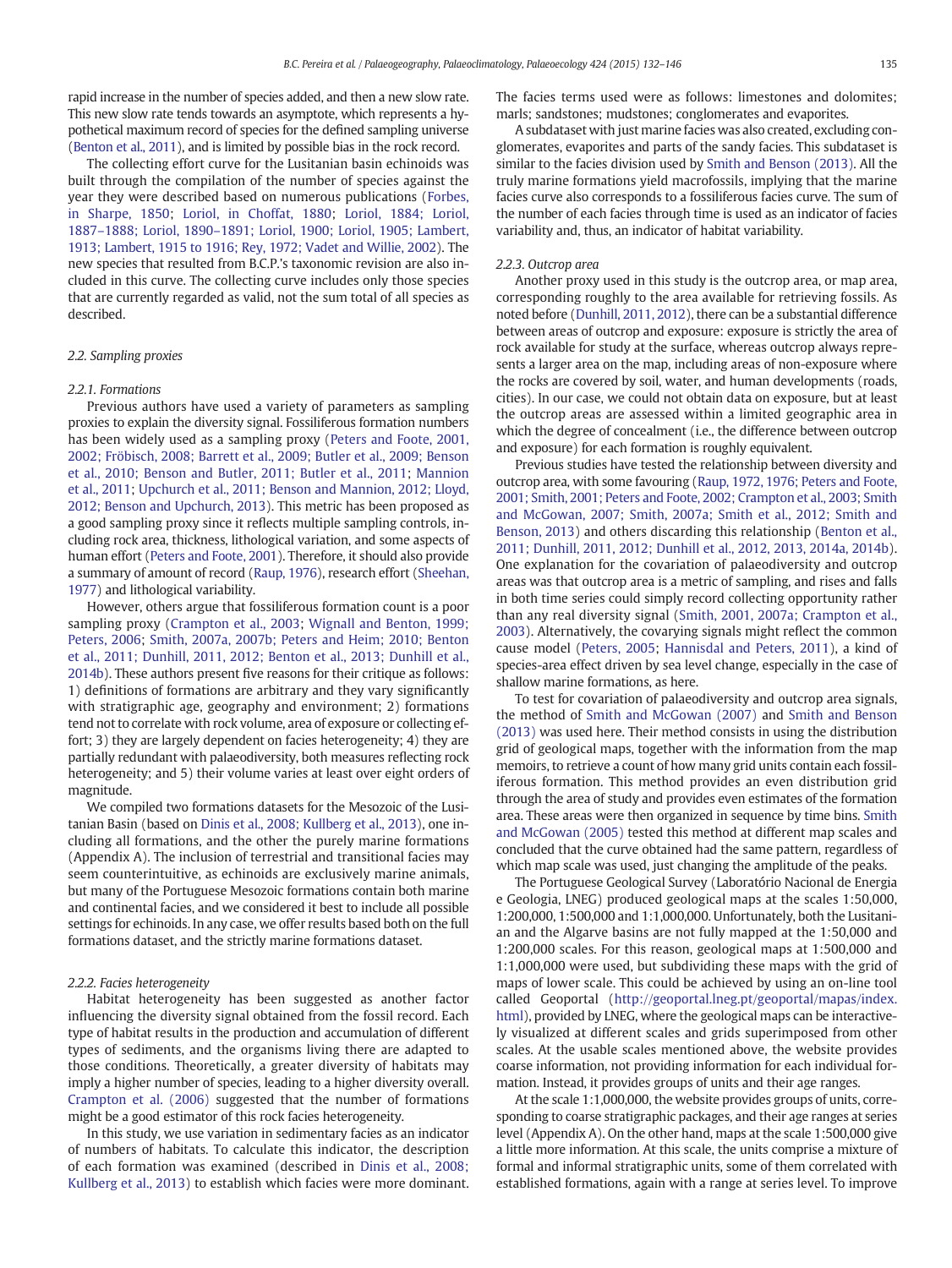the precision of the age range of each unit, the unit's descriptions were compared with the works of [Dinis et al. \(2008\)](#page-13-0) and [Kullberg et al.](#page-13-0) [\(2013\)](#page-13-0) and, where possible, a more precise age range for each group of sedimentary packages was attributed. For this study, only data from sedimentary units were extracted, excluding the volcanic deposits from the end of the Cretaceous, which lack macrofossils. With the units established and their age ranges constrained, the distribution of each formation at both scales was extracted. For each map scale in use, the grid of the 1:50,000 geological maps was superimposed and the number of grid units in which each sedimentary group appeared was counted (Appendix A). At the scales used and the information provided by the used tool, it was not possible to determine the area for each individual formation, despite all efforts.

#### 2.2.4. Palaeotemperature

Echinoids can provide important information about biotic and climatic evolution. Therefore, it is reasonable to compare the evolution of this group with climate parameters, like temperature. It has been suggested that temperature controls echinoid diversity, with cooling periods decreasing their global diversity [\(McKinney et al., 1992\)](#page-14-0). Carbon and oxygen stable isotopes have been used as proxies for palaeoclimate signal (e.g., [Voigt et al., 2003; Carpentier et al., 2006; Martin-Garin et al.,](#page-14-0) [2010; Suan et al., 2010; Price et al., 2013](#page-14-0)), with both isotopic signatures providing information regarding warming or cooling periods. For this study, the isotope dataset was compiled from different publications [\(Saito and Van Donk, 1974; Price and Sellwood, 1994; Picard](#page-14-0) [et al., 1998; Veizer et al., 1999; Voigt, 2000; Cresta et al., 2001;](#page-14-0) [Wierzbowski, 2002; Voigt et al., 2003, 2004; Fursich et al., 2005;](#page-14-0) [Carpentier et al., 2006; Aguirre-Urreta et al., 2008; Price and Teece,](#page-14-0) [2010; Suan et al., 2010; Huber et al., 2011; Lazar et al., 2011; Alberti](#page-14-0) [et al., 2012; Armendáriz et al., 2013; Price et al., 2013\)](#page-14-0), comprising a total of 1341 samples from different localities with a worldwide distribution, some of which are Portuguese localities. The isotopic signatures used were extracted from Mesozoic brachiopods, oysters and foraminifera, with no evidence for diagenetic alteration (Appendix A). The compilation of the dataset follows the criteria used by [Price et al. \(2013\)](#page-14-0) and, therefore, information on wood, belemnite and bulk rock isotopes was discarded. The same authors preferred not to adjust the  $\delta^{18}$ O values for secular variation, due to inconsistencies in the use of the 'carbonate clumped isotope' method, and preferred to use this proxy as an indicator of temperature changes, in which more negative isotope ratios indicate seawater warming. Bearing this in mind, a compilation of isotope ratios is here used as a proxy for temperature changes.

# 2.2.5. Sea level

Sea level change is another factor ususlaly thought to influence diversity. This proxy has long been recognized as a potential driver of diversity changes, with sea level falls causally linked to extinctions [\(Chamberlin, 1909\)](#page-13-0). Fluctuations in global sea level are a consequence of changes in the ocean water or oceanic basin volumes, linked with tectonic events and temperature changes. Later, [Newell \(1967\)](#page-14-0) suggested a correlation between periods of loss of epicontinental seas during sealevel lowstands, and major palaeontological turnovers.

Further, with sea level rise, flooding of cratons occurs, increasing the area of shallow marine shelf available for organisms to occupy. This expansion of shallow waters promotes the area for marine sediment deposition, resulting in an increase in the rock record. On the other hand, regressions reduce the habitat area and the volume and surface area of previously deposited sediments, due to erosion. This coupling of shelf rock and fossil records can be interpreted either as evidence for a 'common cause' model in which both rock volume and fossil diversity rise and fall in concert because both are driven by sea level rises and falls [\(Peters, 2005](#page-14-0)). Alternatively, the very changes in sea level can be seen as controlling fossil preservation by erosion during transgressions [\(Smith, 2007b](#page-14-0)). [McGowan and Smith \(2008\)](#page-14-0) found from crosscorrelation analyses that there is some evidence for intercontinental

correlations, apparently linked to long-term sea-level fluctuations, at first and, occasionally, second-order cycles.

In the absence of a comprehensive local sea level curve, the Portuguese Mesozoic echinoid palaeodiversity was compared with two global sea level curves [\(Haq et al., 1987; Miller et al., 2005](#page-13-0)) and a western European sea level curve ([de Graciansky et al., 1998\)](#page-13-0). The raw data for the global curves was provided by [Miller et al. \(2005\)](#page-14-0). The raw data for the [de Graciansky et al. \(1998\)](#page-13-0) sea level curve could not be obtained.

Because the raw data for this last curve are not provided, the Grabit tool in the Matlab program ([Doke, 2007\)](#page-13-0) was used to extract point values from the figure provided by [de Graciansky et al. \(1998,](#page-13-0) [Appendix Chart 1\)](#page-13-0) and extracted as many points as needed to replicate the original curve. The output of the program is a file with the x and y coordinates of each point (see Appendix A).

# 2.3. Generating the diversity, formations, facies and outcrop curves

The diversity, formations, facies and outcrop values through time were calculated and plotted in R v.2.14.1 ([R Development Team,](#page-14-0) [2013\)](#page-14-0) using a script created by B.C.P. (see Appendix B), using part of Graeme Lloyd's 'rt\_diversity\_ranges.r' script. This script divides the time frame into equal time bins and searches through the dataset for taxa that occur within each time bin. For our analysis we used a time bin bandwidth of 1 Myr.

Currently, there are two commonly used methods to address the issue of plotting diversity through time, the use of time bins or the use of arbitrary bins, like stages or substages. The first method is highly dependent on the precision of the dataset, but tries to be a faithful representation of reality. The second method overestimates diversity by stating, for example, that a certain species that could have lived for 5 Ma, actually spanned just 2 Ma. Also, the use of stages, or substages, implies extra mathematical corrections, for addressing the uneven time distribution of those categories. With these differences in mind, the time bin projection was chosen, to try to obtain the highest precision possible.

# 2.4. Pairwising the datasets

The oxygen isotope, carbon isotope and sea level datasets did not possess the same time bin distribution as our diversity dataset. The statistical methods that we used can only be performed if all datasets are distributed in the same time bins (paired). For the isotopic datasets, the function 'ksmooth' in R was used to create a smooth line based on the full set of irregularly spaced isotopic values. For this curve, we used a bandwidth of 10 Myr.

Then, functions based on the isotopic and sea level curves were created, through the 'splinefun' function in R, using the method 'monoH.FC'. After the different functions had been created, the values for each diversity time bin midpoint were extracted, and these were used for time series and correlation comparisons with the diversity values for each time bin (Appendix B).

# 2.5. Generalized differencing

The palaeodiversity signal and tested sampling metrics were initially considered as raw values and then subjected to generalized differencing. This manipulation of the data aims to remove general background patterns ('detrending'), by identifying any trends in the data, through a linear model, and the differences from it. This data transformation was carried out in R, using Graeme Lloyd's script 'functions\_2.r' ([Lloyd,](#page-14-0) [2008\)](#page-14-0) together with an automated R code, written by B.C.P. (Appendix B). This data manipulation was previously used by, for example, [Benson and Butler \(2011\)](#page-13-0), [Benton et al. \(2013\)](#page-13-0) and [Smith and Benson](#page-14-0) [\(2013\)](#page-14-0).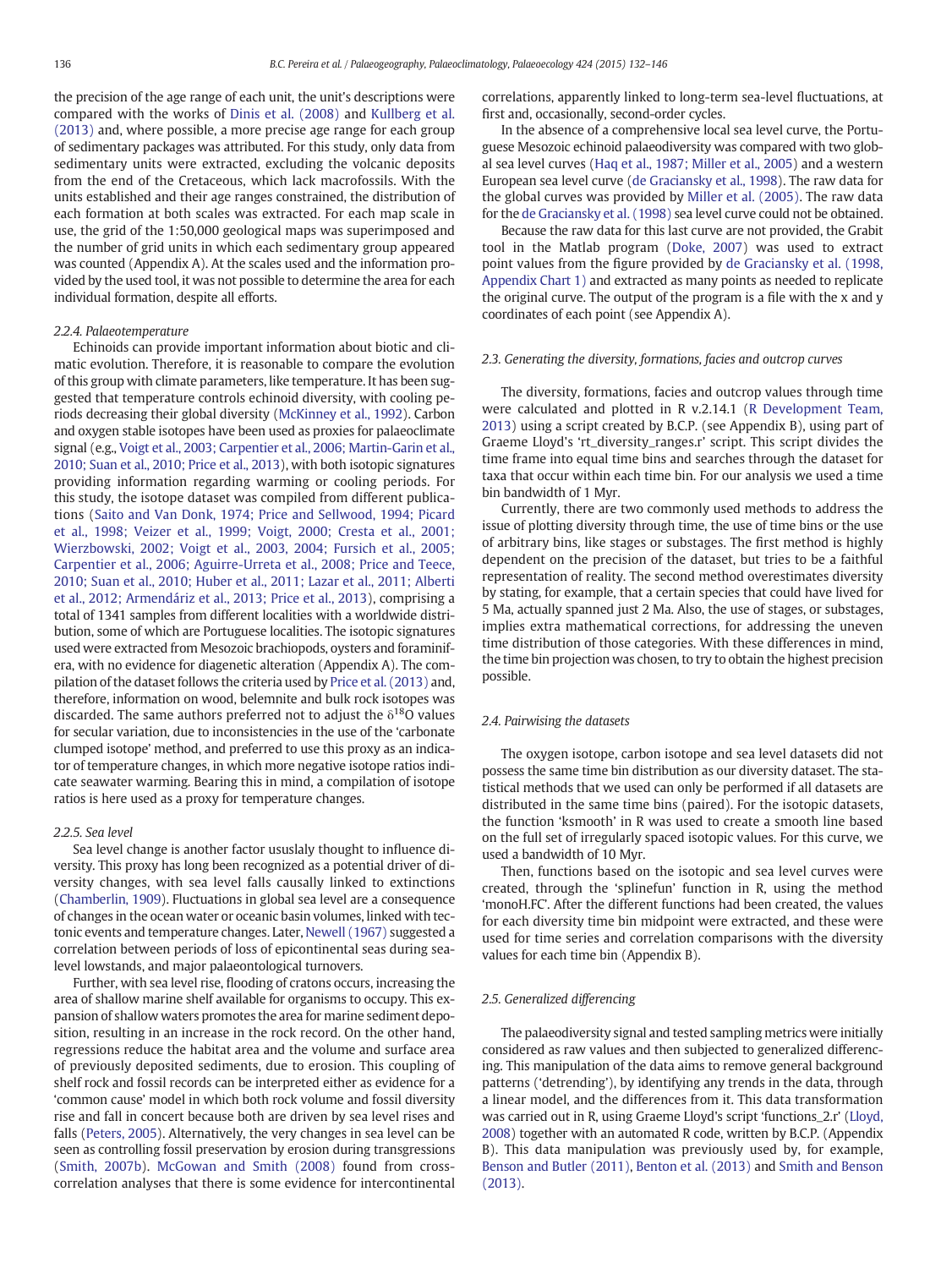# 2.6. Pairwise correlation analyses

Spearman rank correlation tests were performed to explore covariation between the palaeodiversity data and the different sampling and environmental proxies. The strength of such correlations indicates the extent to which each variable might explain part of the diversity signal variance.

Then, to circumvent the possibility of redundancy between sampling proxies, correlation tests between the proxies were performed. If the correlation was high between two proxies, that would imply that the proxies were based on the same signal and, in consequence, one of them should be excluded. All correlation tests were also performed in the program R, using a script developed by B.C.P. (Appendix B). This script uses the R function 'cor.test' to perform the correlation analyses, with the Spearman correlation method, and also corrects the results for false discovery rate. For this correction, the more strict Bonferroni method was used.

# 2.7. Generalized least squares model fitting

Correlation tests can only compare two variables at a time, for example, palaeodiversity with one sampling proxy or environmental driver. However, a modelling technique can investigate the explanatory power of each variable independently and the possibility of combinations. Such modelling approaches were previously used to assess palaeontological data (e.g., [Marx and Uhen, 2010; Benson and Butler,](#page-14-0) [2011; Benton et al., 2011; Butler et al., 2011; Benson and Mannion,](#page-14-0) [2012; Benton et al., 2013; Smith and Benson, 2013\)](#page-14-0). This study uses the generalized least squares (gls) model, based on the assumption that the values of the response variable are dependent, and common to ecological data across space and time. This method is commonly used to model correlated observations, which was assumed in the case of our data and proxies.

For this method, the 'gls' function in the 'nlme' library [\(Pinheiro](#page-14-0) [et al., 2004\)](#page-14-0) in the R program was used, on the raw data measures. To use this function, an R script was written by B.C.P. (Appendix B). Initially the routine was run with all putative explanatory variables together. Subsequently, the variables were gradually removed, one at the time, and different combinations were tested. For the initial analyses, tests were carried to determine which was the best autoregressive order value (p) in corARMA for our study. These tests used the diversity data at species level,  $p = 1, 2, 3, 4, 7, 8$  and 20, in a model that considered several proxies under study (total formations, marine formations, oxygen isotopes, carbon isotopes and a global sea level). They were performed separately for diversity based on species, genera and genera corrected for Lazarus effect curves, and used the sea level curve based on the [Haq et al. \(1987\)](#page-13-0) data.

As expected, some of the variables explain the variance in the response variable better than others, as measured by Akaike Information Criterion (AIC) values. According to [Burnham and Anderson \(2002\),](#page-13-0) the Akaike Information Criterion corrected (AICc) values should be used instead of the AIC, when the number of observations divided by the number of estimated parameters is lower than 40. For our study, this fraction is definitively higher than 40. Nevertheless, the AICc values were also extracted, using the function 'AICc.gls' in the R library 'AICcmodavg' [\(Mazerolle, 2012](#page-14-0)). Lower AIC or AICc values can be interpreted as indicating better models.

# 3. Results

# 3.1. The collecting curve

The collecting curve of the Lusitanian basin ([Fig. 2](#page-6-0)) shows that the rate of discovery of echinoids appears to have reached a steady state. Accumulation of new taxa showed significant growth during the late 1890s and early 1900s, especially by the work of Perceval de Loriol (1828 to 1908). After this author, few articles were published, but these have added only a few new species and genera. This pattern of the curve suggests that there can be some confidence in the dataset and conclusions extracted from it.

# 3.2. Palaeodiversity through time

The comparison of the diversity curves at species, genus and family level shows that the pattern of the echinoid diversity curve is the same, independent of taxonomic level [\(Fig. 3A](#page-6-0)). The curves differ in the amplitude of peaks and in a slight smoothing of the curve at higher taxonomic levels. Plots of species through time changed relatively little with taxonomic revision, whereas the generic plots changed significantly. Changes in the generic assignments of many of the species arise because the old taxonomic assignments in the late 19th century have not subsequently been revised.

In the Lusitanian basin, the number of taxa varied significantly during the Mesozoic ([Fig. 3](#page-6-0)A). The palaeodiversity curve is far from having a general trend, instead being characterized by peaks of diversification and drops of apparent extinctions. Many of these drops in diversity coincide with well-established basin discontinuities [\(Fig. 3B](#page-6-0)), and seem to indicate some sort of cause and effect. The time with most species is the Late Jurassic, standing out quite clearly on the diversity curve, and is preceded by the Callovian to Oxfordian hiatus [\(Kullberg et al., 2013](#page-13-0)). Also, the existence of marine formations is not indicative of the presence of echinoids. For example, during a great part of the Pliensbachian and part of the Toarcian there are no records of echinoids, even though a considerable number of marine formations existed during those ages [\(Fig. 3](#page-6-0)C).

# 3.2.1. Regular vs irregular echinoids

Regular and irregular echinoids show rather different palaeodiversity histories through the Mesozoic [\(Fig. 4](#page-7-0)A). These changes in the diversity of both groups might be related to changes in sedimentation type in the basin. The Jurassic of the Lusitanian basin is dominated by carbonates and mudstones, associated with a calm and tropical environment, while the Cretaceous was much more siliciclastic, with accumulation of mudstones, sandstones and marls. This change in the type of sedimentation could have led to environmental adaptation of the echinoids, inducing the diversification of endobenthonic forms, which are especially characteristic of the irregular echinoids.

#### 3.2.2. Corrected palaeodiversity curves

The imprecision of echinoid classifications based on isolated spines was previously mentioned. Inclusion or exclusion of species based on spines has significant impact on the sampled diversity values. Removal of spine-based species significantly decreases the diversity of several times, especially during the Late Jurassic and Early Cretaceous. The higher impact of this subtraction on Jurassic than on Cretaceous diversity can be explained by the fact that regular echinoids were more abundant than irregular echinoids during the Jurassic. Regular echinoids have larger and more conspicuous spines, such as the cidaroids, while irregular echinoids have smaller and undifferentiated spines. Nevertheless, the overall diversity pattern remains the same with or without these species [\(Fig. 4B](#page-7-0)). Correlation tests (Appendix A) confirm the similarity of the two curves, whether assessed on raw data (rho  $= 0.964$ ,  $p < 0.001$ ) or on data after generalized differencing (rho  $= 0.832$ ,  $p < 0.001$ ). Therefore, it is preferable to use the dataset without the doubtful taxa, bearing in mind that this curve represents a minimum estimate of diversity.

When range data are calculated by filling gaps, to avoid the Lazarus effect at the species level, there are few changes in the palaeodiversity curve, with the ranges of only three species changed. On the other hand, at the level of genera, there are significant changes [\(Fig. 4C](#page-7-0)), presumably because there were many changes to total ranges when Lazarus gaps were filled. In particular, many drops are removed or significantly attenuated, that had previously been demonstrated to be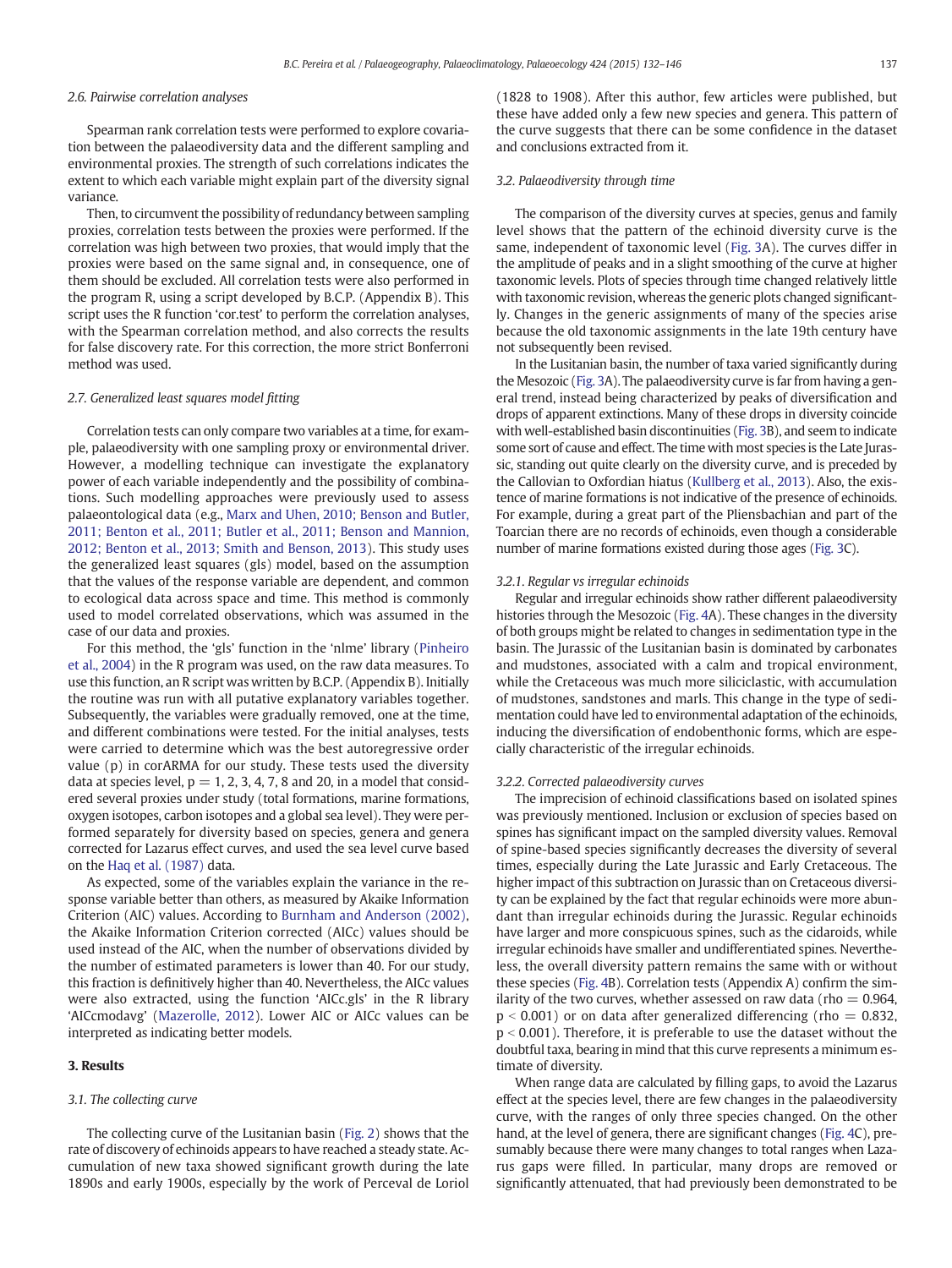<span id="page-6-0"></span>

Fig. 2. Cumulative collectors curve of echinoid species descriptions through historical time, for the Lusitanian basin. Taxa based on spine morphology excluded.

associated with major basin discontinuities. Nevertheless, important and long temporal decreases in diversity are still well marked at the end of the Kimmeridgian and Hauterivian, even after correction.

Although the global disappearance of a taxon cannot be undone, the Lazarus effect can be circumvented. The local extinction of a certain taxon can precede recolonization from other habitats.



Fig. 3. (A) Echinoid species (solid line), genera (dashed line) and family (dashed dotted line) diversity, after removing species based on spine morphology, in the Mesozoic of the Lusitanian Basin. (B) Echinoid species diversity, after excluding species based on spine morphology (solid line) and major basin discontinuities (dark grey rectangular zones), after [Kullberg et al.](#page-13-0) [\(2013\)](#page-13-0), in the Mesozoic of the Lusitanian Basin. (C) Echinoid species diversity (solid line), excluding species based on spine morphology, total number of formations (dashed line) and number of marine formations (dashed and dotted line) for the Mesozoic of Lusitanian Basin. The grey rectangles represent the stages.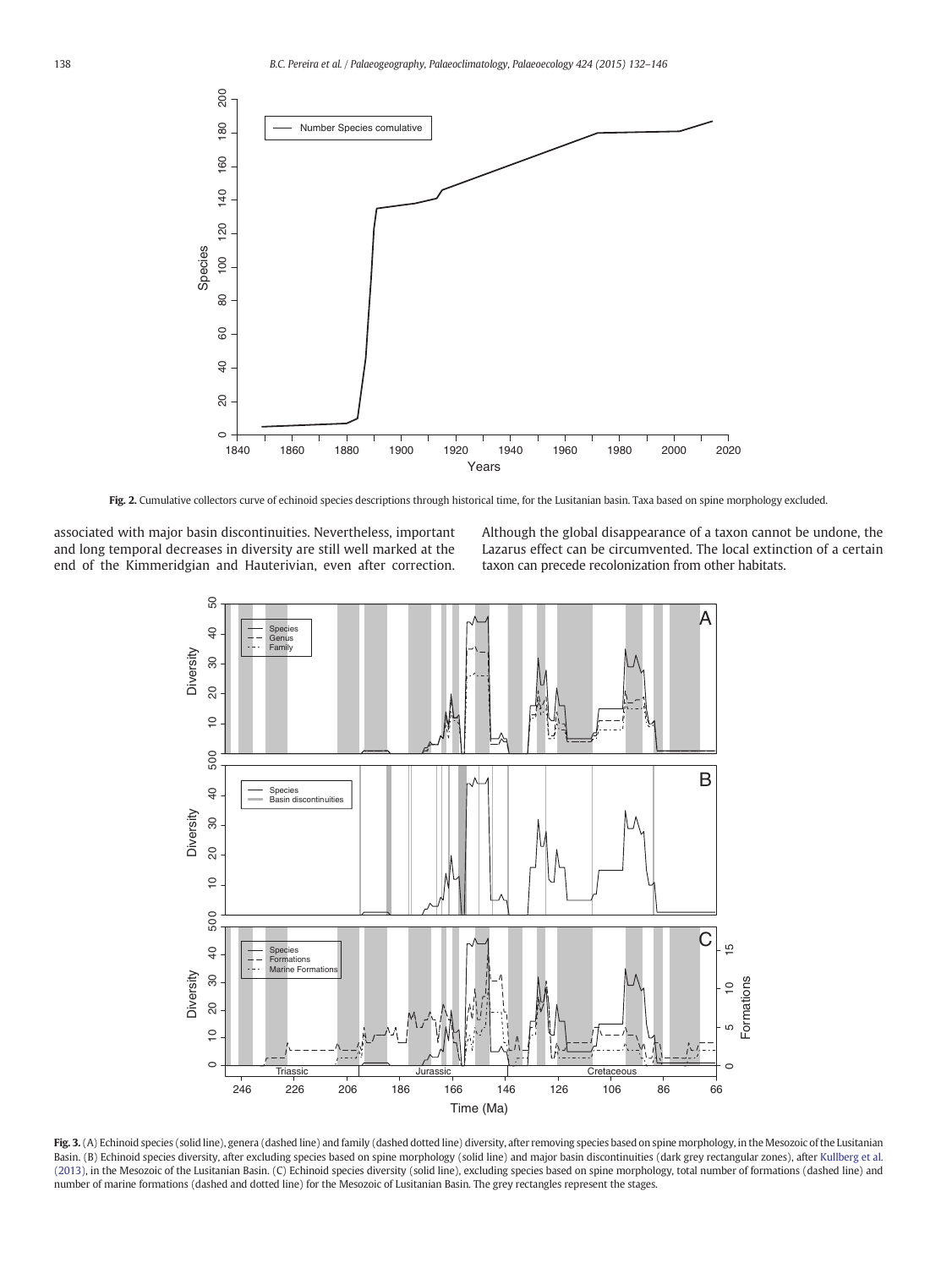<span id="page-7-0"></span>

Fig. 4. (A) regular (solid line) and irregular (dashed line) echinoid species diversity, in the Lusitanian Basin, after excluding taxa identified based on spine morphology. (B) Number of echinoid species described for the studied time period (solid line) and number of echinoid species, when excluding the species described/identified on spine morphology (dashed line), for the Portuguese Mesozoic. (C) Echinoid diversity at genera (solid line) and corrected genera for the Lazarus effect (dashed line) curves, in the Mesozoic of the Lusitanian Basin. The grey rectangles represent the stages.

In our analyses, corrections for the Lazarus effect artificially attenuated many decreases in diversity. However, these corrections did not always produce improvements in correlation, slightly increasing it in some cases, but decreasing it in others (Appendix A). This raises the question of when it is appropriate to correct for Lazarus gaps. Generally, it makes sense to perform such corrections because the objective is to establish the best possible estimate of the overall palaeodiversity. The fact that the uncorrected palaeodiversity time series correlates better with the rock metrics than the corrected palaeodiversity signal confirms that some at least of the Lazarus gaps arise from inadequacies of sampling, as might be expected.

# 3.3. Sampling variables

#### 3.3.1. Number of formations

In a few sections of our diversity plot, drops in diversity seem to be associated with decreases in the number of formations [\(Fig. 3](#page-6-0)C). For example, the Hauterivian diversity decrease is linked to a decrease in the number of both marine and total number of formations. The decrease of both diversity and number of formations is associated with the D13 basin discontinuity, which occurred in the Barremian, and corresponds to a regression maximum, which led to the general emersion of the Lusitanian Basin ([Kullberg et al., 2013](#page-13-0)).

There is low to moderate correlation between palaeodiversity and total number of formations (rho  $\approx 0.4$  and p < 0.001, for both raw data and after generalized differencing), and with number of marine formations [\(Table 1;](#page-8-0) [Fig. 3C](#page-6-0); Appendix A). For both raw data and after generalized differencing, the correlation between diversity and formations is slightly higher at lower taxonomic levels, even after applying the corrections against the Lazarus effect. After generalized differencing of the data, the correlation values between palaeodiversity and number of formations slightly increase, suggesting moderate values of correlation. On the other hand, the number of marine formations shows the same behaviour, but with considerably lower values [\(Table 1](#page-8-0) and Appendix A). The application of generalized differencing slightly improves this correlation.

# 3.3.2. Facies heterogeneity

As for the diversity signal, the number of all facies and marine facies varies through time. The curve for number of facies per time bin does not have a specific trend, showing peaks and troughs ([Fig. 5A](#page-8-0)). The same pattern is also observed in the marine facies curve.

The Spearman's rho values obtained for comparisons of time series of facies or marine facies and diversity indicate little to moderate correlation ([Table 1](#page-8-0) and Appendix A), at the levels of species, genera and corrected genera. The correlation values obtained for a simple correlation between diversity and facies were moderate (rho  $\approx$  0.6 and  $p < 0.001$ ), while the same correlation, after generalized differencing, gave systematically lower rho values (rho  $\approx 0.35$  and p < 0.001). Further, the correlation between diversity and just marine facies retrieved systematically slightly lower values, for both raw data and after generalized differencing.

#### 3.3.3. Outcrop area

The amount of sedimentary rock corresponding to the different time bins is not evenly distributed in the Lusitanian basin: the Cretaceous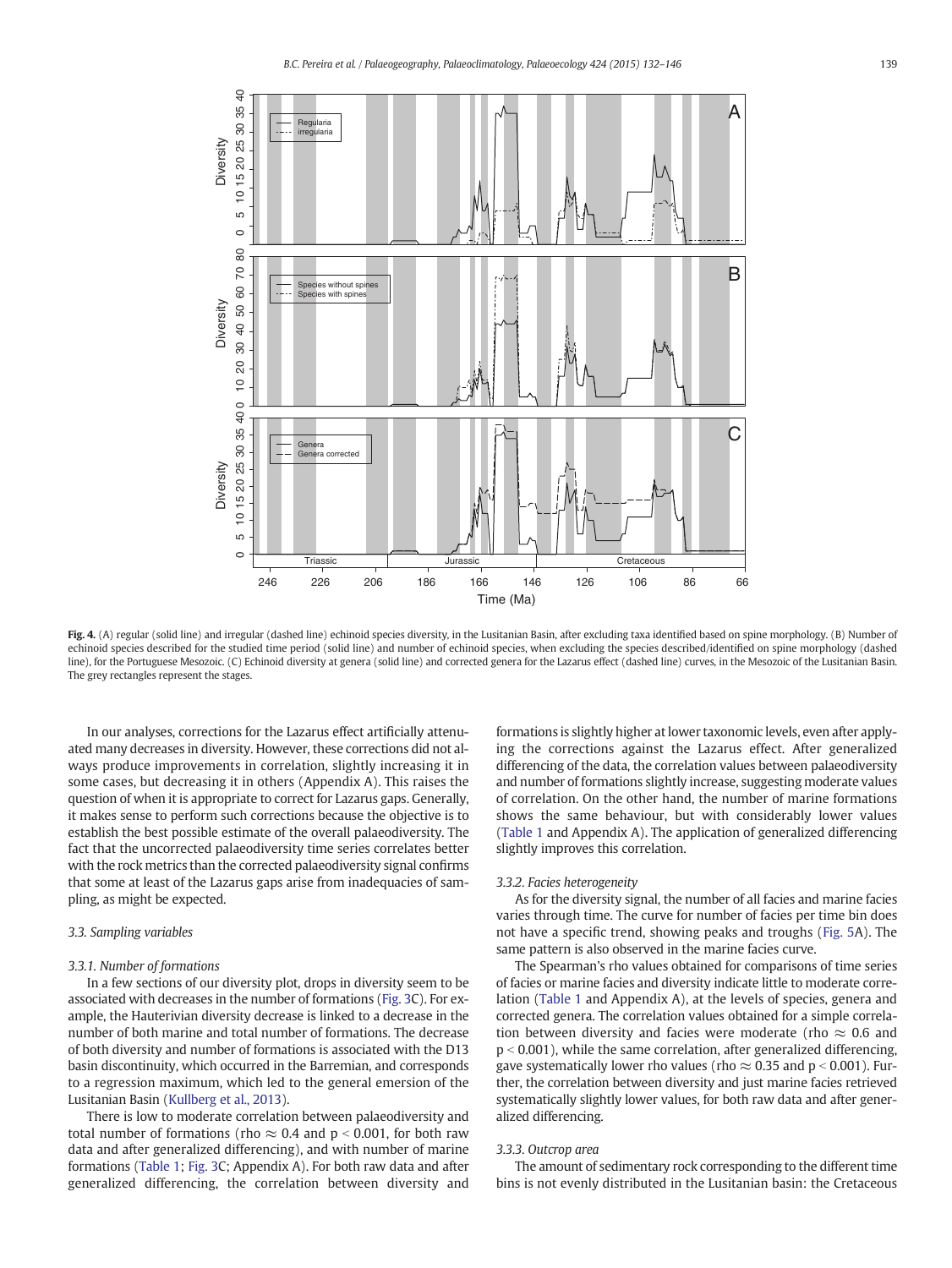# <span id="page-8-0"></span>Table 1

Correlation coefficients (Spearman's rho, ρ) and p-values between the palaeodiversity and the different proxies, at species level. The palaeodiversity signal refers to the diversity of the Lusitanian Basin, excluding taxa identification based on spine morphology. Values in bold represent statistically significant p-values.

| Comparison                                                | Spearman test |                | Generalized differences $+$ Spearman test |               |
|-----------------------------------------------------------|---------------|----------------|-------------------------------------------|---------------|
|                                                           |               | p-Value        |                                           | p-Value       |
| Diversity $\times$ total number of formations             | 0.3478908     | $<$ 2.2e – 16  | 0.4750611                                 | $<$ 2.2e – 16 |
| Diversity $\times$ number of marine formations            | 0.1424233     | $1.773e - 07$  | 0.2783111                                 | $<$ 2.2e – 16 |
| Diversity $\times$ all facies                             | 0.6349632     | $<$ 2.2e - 16  | 0.337582                                  | $3.004e - 06$ |
| Diversity $\times$ marine facies                          | 0.5643569     | $<$ 2.2e - 16  | 0.3516584                                 | $1.086e - 06$ |
| Diversity $\times$ outcrop (1:1,000,000)                  | 0.4052215     | $9.622e - 09$  | $-0.05812138$                             | 0.4316        |
| Diversity $\times$ outcrop (1:500,000)                    | 0.6965468     | $<$ 2.2e - 16  | 0.3668568                                 | $3.429e - 07$ |
| Diversity $\times$ $\delta^{18}$ oxygen                   | 0.1746603     | $1.36e - 10$   | $-0.006837237$                            | 0.8031        |
| Diversity $\times$ $\delta$ <sup>13</sup> carbon          | 0.2074738     | $1.991e - 14$  | $-0.04681501$                             | 0.08765       |
| Diversity $\times$ sea level (Hag et al., 1987)           | 0.2958423     | $<$ 2.2e - 16  | $-0.04797601$                             | 0.08006       |
| Diversity $\times$ sea level (Miller et al., 2005)        | 0.3293531     | $<$ 2.2e - 16  | 0.02278169                                | 0.4061        |
| Diversity $\times$ sea level (de Graciansky et al., 1998) | 0.3005157     | $<$ 2.2e $-16$ | $-0.05214827$                             | 0.05707       |
| Diversity $\times$ outcrop (1:500,000) + marine facies    | 0.7253658     | $<$ 2.2e - 16  | 0.4631989                                 | $4.165e - 11$ |
| Lusitanian $\times$ U.K. species diversity                | 0.2952271     | 0.3515         | 0.4363636                                 | 0.1825        |

time bins show generally higher outcrop areas than the Jurassic time bins (Fig. 5B). Correlations between diversity and outcrop area change markedly according to the map scale. The outcrop dataset based on the maps at 1:500,000 systematically yielded better correlation values than those based on the 1:1,000,000 scale (Table 1 and Appendix A). The correlations between diversity and outcrop area based on geological maps at the scale 1:500,000 yielded high (raw data, rho  $\approx$  0.7 and  $p < 0.001$ ) and moderate (generalized differenced, rho  $\approx 0.4$  and  $p < 0.001$ ) rho values.

# 3.3.4. Diversity and sampling proxies

Different correlation test results were obtained from the comparison between diversity and the rock record proxies. The correlation between formations and marine formations, formations and marine formations with facies and marine facies retrieved high rho values, for the raw data and moderate values, after generalized differencing (Table 1 and Appendix A). This shows that these proxies share a common trend and should be tested separately, implying that substantial redundancy exists between some pairs of these proxies. Also, the correlation tests



Fig. 5. (A) Echinoid species diversity, after removing species based on spine morphology (solid line), with the facies (dashed line) and marine facies (dashed dotted line) variation for the Lusitanian Basin. (B) Echinoid species diversity without species based on spine morphology (solid line), with the outcrop area based on the geological maps at the scale 1:1,000,000 (dashed line) and 1:500,000 (dashed dotted line). (C) Echinoid species diversity, after removing species based on spine morphology (solid line), in the Mesozoic of the Lusitanian Basin, isotopic values of  $\delta^{18}$  oxygen of brachiopods, oysters and foraminifera (grey dots) and the smooth curve generated with the Kernel regression method, with a bandwidth of 5 Myr (dashed dotted line).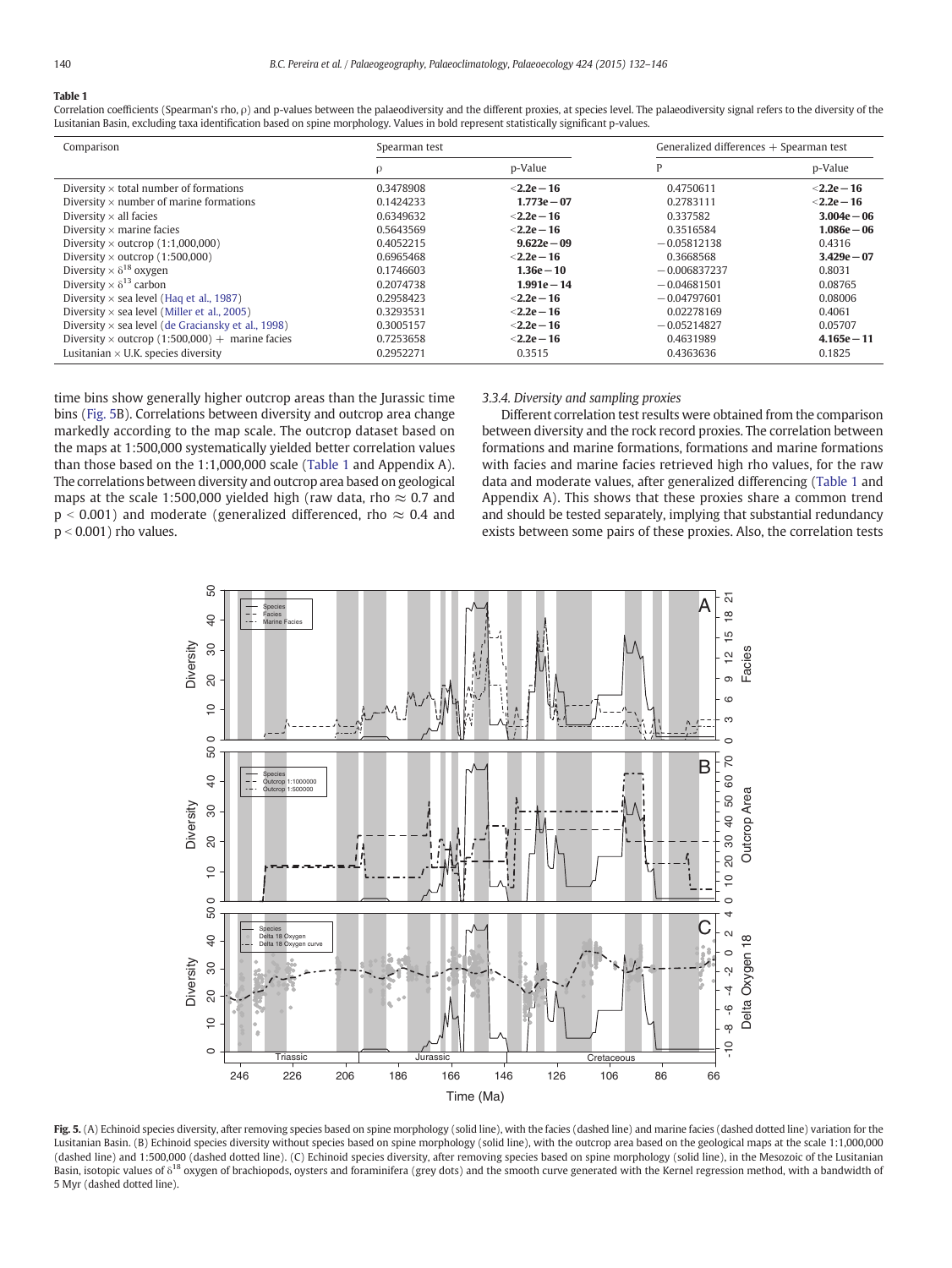<span id="page-9-0"></span>between facies and marine facies with outcrop area (1:50,000) were associated with moderate rho values (around 0.30), for both raw data and after generalized differencing. Although a moderate correlation, these values appear to suggest a common factor influencing both proxies, and the results extracted from them should be interpreted carefully.

The rock proxies that showed consistently the highest correlation values with diversity (at all taxonomic levels tested) were facies variation, both total number and just marine facies ([Table 1](#page-8-0) and Appendix A). This moderate correlation remained similar after applying generalized differencing to the data. This implies that, as with the previously mentioned studies, facies heterogeneity might have some control over the biological signal obtained from the geological record, or that the sampling across facies is influencing the diversity signal. Sedimentary facies are highly dependent on environmental factors, which also influence diversity. Higher numbers of habitats produce higher numbers of facies and, also, hold potential for higher rates of diversification. These higher rates of diversification are linked to the potential for new habitats to be occupied by different species. It was surprising that the total number of facies had a slightly higher correlation with diversity, than did marine facies alone. The reason for this could be that by using just marine facies variation, we are not encompassing the full range of habitats in a particular time period. For example, by focusing on just marine facies, transitional environments that, at some point, could have held echinoids are excluded. Therefore, by just focusing on marine facies we are excluding the full range of habitats.

On the other hand, the correlation values between palaeodiversity and the number of formations and marine formations is considerably less significant, for both raw data and after applying generalized differencing ([Table 1](#page-8-0) and Appendix A). The results of the Spearman correlation tests are significantly lower than those obtained for the other rock proxies, with the correlation slightly increasing after generalized differencing, at all taxonomic levels tested ([Table 1](#page-8-0) and Appendix A). The expansion or contraction of marine habitats related with sea level changes would lead to variation in the number of marine formations, due to changes in sedimentation style. The correlation values obtained seem to support this idea.

The raw correlation between diversity and outcrop area yielded different correlation values, according to the map scale used. While for maps at 1:1,000,000, the correlation values were weak, for the scale 1:500,000, the correlation was significantly stronger ([Table 1](#page-8-0) and Appendix A). On the other hand, after applying generalized differencing, both scales were associated with quite low correlation values. These low correlation values appear to indicate that the diversity signal obtained by fossil counting is not biased by an accessibility factor, but on outcrop alone. If that bias existed, time periods with larger outcrop areas would have yielded more fossils and vice versa, and the correlation between diversity and this proxy would be high. Nevertheless, the influence of sampling area cannot be entirely excluded.

# 3.4. Environmental proxies

#### 3.4.1. Temperature driver

From the observation of the two isotopic ratios, it seems that there were no significant long-term temperature changes (longer than 10 Myr, which is the bandwidth for projecting the data), during most of the Mesozoic, since both oxygen and carbon isotopic signatures do not show major fluctuations [\(Figs. 5](#page-8-0)C and 6A). Isotopic values indicate that global temperature was significantly warmer than today, since the



Fig. 6. (A) Echinoid species diversity, after removing species based on spine morphology (solid line), in the Mesozoic of the Lusitanian Basin, isotopic values of  $\delta^{13}$  carbon of brachiopods, oysters and foraminifera (grey dots) and the smooth curve generated with the Kernel regression method, with a bandwidth of 5 Myr (dashed dotted line). (B) Echinoid species diversity in the Mesozoic of the Lusitanian Basin (solid black line) and global sea level curves based on [Haq et al. \(1987\),](#page-13-0) [de Graciansky et al. \(1998\)](#page-13-0) and [Miller et al. \(2005\)](#page-14-0) (light grey line). (C) Comparison between the Portuguese (solid line) and the U.K. (dashed line) Cretaceous echinoid diversity.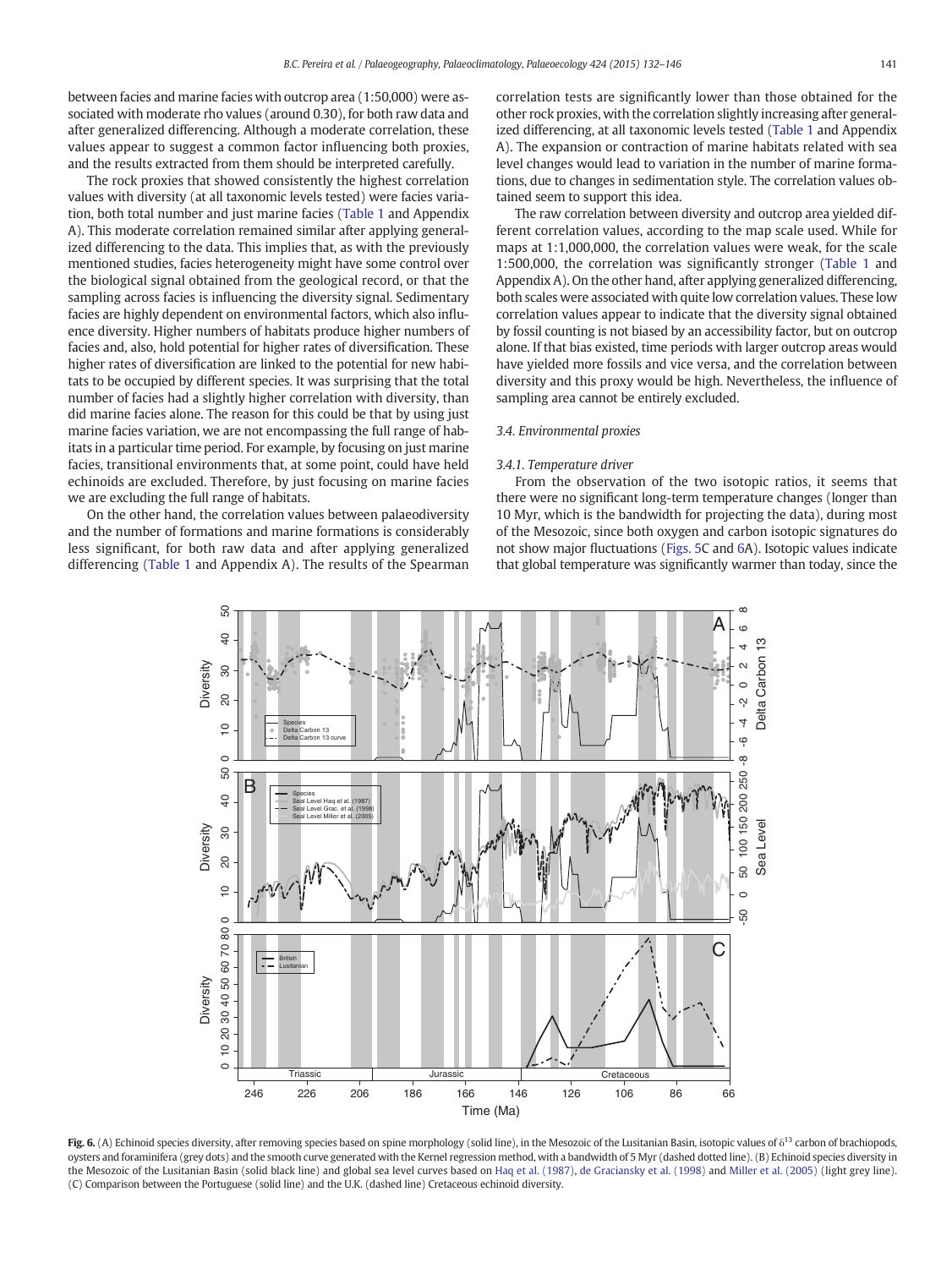oxygen isotopic ratios are more negative and the carbon isotopic ratios are higher than the present day. For example, [Myers et al. \(2012a,](#page-14-0) [2012b\)](#page-14-0) show a surface palaeotemperature for the upper Kimmeridgian/ lower Tithonian Lourinhã Formation between 27 °C and 34 °C (average  $31 \degree C$ ).

There is very little correlation between palaeodiversity and both isotopic curves ([Figs. 5C](#page-8-0) and [6](#page-9-0)A; [Table 1](#page-8-0) and Appendix A), especially after applying generalized differencing (rho  $\approx$  0.10 and normally  $p > 0.003$ ), suggesting that temperature had little influence on echinoid palaeodiversity. It is unclear whether this is an artefact of imprecise data, or an indication that the temperature of seawater does not affect echinoid diversity.

# 3.4.2. Sea level driver

The three sea level curves used in this study ([Haq et al., 1987; de](#page-13-0) [Graciansky et al., 1998; Miller et al., 2005\)](#page-13-0) show overall trends of increase of sea level through the Mesozoic, but with different orders of magnitude [\(Fig. 5C](#page-8-0)), and agree on an apparent overall trend for a stabilization of sea level during the Late Cretaceous. This overall trend of increase in sea level is punctuated by small drops, which vary in magnitude according to the model chosen and do not always coincide between models.

Correlation tests between palaeodiversity and the sea level curves ([Table 1](#page-8-0) and Appendix A) produced rather low Spearman's rho values, both for the raw (rho  $\approx 0.2$  and p < 0.001) and generalized differenced data (rho  $\le$  0.1 and p  $\le$  0.001). The results vary slightly according to the taxonomic level chosen. For the raw data, the highest correlation values were obtained between species and Miller's curve. Regardless of the taxonomic level chosen, Miller's curve yielded the highest values, while Graciansky's resulted consistently in the lowest values. Looking at the generalized differenced correlations, the results were not always statistically significant, yielding significantly lower rho values than the raw data comparisons. Also, the results vary according to the taxonomic level chosen, decreasing with higher taxonomic levels.

#### 3.4.3. Diversity and the environmental proxies

The low correlation values between diversity and sea level could result from the fact that none of the curves used truly corresponds to the sea level variations, in the Lusitanian Basin. In this basin, sea level was controlled by global/regional sea level changes, but also by local tectonic events, that would have played an important role in determining the area of continental flooding. Also, this low correlation appears to go against the "common-cause" hypothesis. For this hypothesis to be true, we ought to obtain a correlation between sea level and diversity, which is not the case in this study.

As previously noted, temperature changes had little influence on palaeodiversity, going against the common view that echinoids are a good proxy for inferring palaeotemperature (e.g., [McKinney et al.,](#page-14-0) [1992\)](#page-14-0). This result is also opposite to the findings of [Mayhew et al.](#page-14-0) [\(2008, 2012\).](#page-14-0) These authors demonstrated that temperature correlated with different measures of palaeodiversity at global scale, although in different ways (with highs in palaeodiversity either correlated with lows or highs in palaeotemperature). But, it must be borne in mind that that study was made across the entire Phanerozoic and, by consequence, used broader and less precise data. Again, the regional-scale records ought to show this correlation even more convincingly, if the relation between temperature and diversity exists. Perhaps the analyses by [Mayhew et al. \(2008, 2012\)](#page-14-0) provide evidence for correlations because of summing effects of randomly varying regional-scale data sets, and there is in fact no evidence that palaeotemperature drives global palaeodiversity. To sum up, it appears that both environmental proxies analysed had very little influence on the palaeodiversity.

# 3.5. Model fitting analysis

Before the model analyses were performed, the possibility of convergence between proxies was investigated. The use of two variables with the same behaviour would bias the results of the model towards that signal. To circumvent this, correlation tests were undertaken between the different variables. Please, see Appendix A for the results of such tests. When the correlation results between two variables were high, these variables were used in separate models.

From tests performed to investigate the best autoregressive order value (p), the value of p that retrieved the lowest AIC value was 1 (Appendix A). The remaining orders not only resulted in lower AIC values, but also substantially increased the time required for computation. In consequence, all subsequent tests used 1 as the value of p. For tests using  $p = 2$  and 3, the program reported an error.

For the diversity data at species level and using all meaningful proxies (marine formations, marine facies, outcrop at 1:1,000,000 map scale, oxygen and carbon isotopes, [de Graciansky et al., 1998](#page-13-0) sea level curve), it is clear that the only proxies with a meaningful p-value (values of 0) are facies heterogeneity and outcrop area. All other proxies show rather higher p-values (above 0.05), suggesting a lower correlation of these proxies with palaeodiversity. After this initial test, other possible models were assessed in different combinations, by removing and adding proxies. Constant to all models were that the marine facies counts and outcrop areas (at the scale 1:500,000) showed highly significant correlations with palaeodiversity ( $p < 0.001$ ). The coefficient values between palaeodiversity and these two proxies are positive (Appendix A), in combination and isolated. This indicates that, when outcrop area and marine facies heterogeneity increase, the number of species retrieved also increases.

The model fitting analyses show a similar result to the correlation tests. In all the models calculated, the isotopic and sea level variations appear to have had very little influence on the diversity signal, with the coefficient values varying according to the proxy. Nevertheless, it is possible to infer that the increase of temperature might have allowed an increase in diversity. The carbon isotopic signature systematically yielded positive coefficients while the oxygen isotopes were constantly negative. Although the two proxies have opposite signals with respect to diversity, they both point to the same behaviour. With temperature rise, the carbon isotopes tend to be more positive and the oxygen more negative. So, and even if the models indicate that temperature had very little influence on diversity, the rises in temperature seem to be associated with a small rise in diversity.

While the relation between temperature and diversity seems to have some trend, the model fitting analyses for the sea level curves have no particular direction. The coefficient values for sea level were low and with mixed signals, positive in some cases and negative in others (Appendix A). Also, the coefficient values were relatively low, which presumably relates to the uncertainty of the signal.

Different models were also run with the objective of understanding which proxy explained more of the palaeodiversity time series, whether marine facies heterogeneity or outcrop area (at the scale 1:500,000). In sequence, the model fits for single proxies with the lowest AIC values (Appendix A) are marine facies, then all facies, and then outcrop area. All the other models with the proxies under study resulted in higher AIC values and higher p-values (Appendix A). The same models were calculated with diversity based on genera and genera corrected for gaps in the record. At corrected generic level, the AIC values were smaller than for the same models with diversity at species level (3855.082, tested with marine facies and outcrop area 1:1,000,000). Other combinations of models at different taxic levels and without corrected palaeodiversity data provided higher AIC values, and so are not included here. The AICc values were also obtained for several of the models but the differences between the AIC and AICc values are minimal and, therefore, neglected here.

The model fitting analyses (gls) allowed better understanding of the relationship between the rock proxies and palaeodiversity. Facies and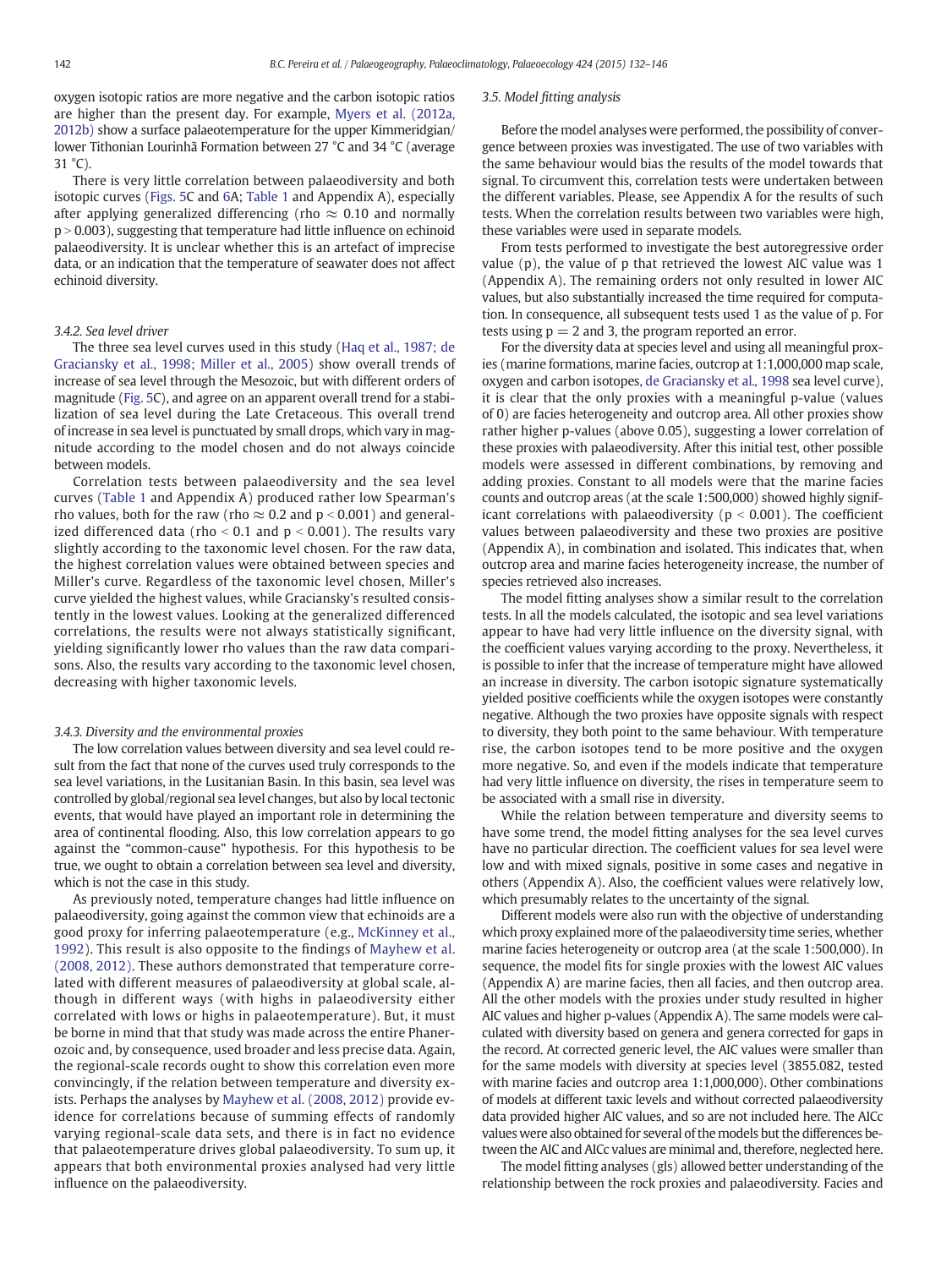marine facies are the proxies that yielded the best scores, with highly significant p-values of 0 (Appendix A). The different models showed different directionalities between diversity and proxies, according to the proxy in question. The coefficients were systematically positive for facies, marine facies and outcrop at the scale 1:50,000. On the other hand, outcrop at the scale 1:1,000,000 retrieved negative values, while formations and marine formations produced positive and negative coefficient values (Appendix A).

The model that yielded the lowest AIC value included marine facies and outcrop area, at the scale  $1:50,000$  (AIC = 5511.596), with both yielding p-values of 0. The coefficient value obtained from this model was higher for the marine facies count than for the outcrop area. The results for the other models are provided in Appendix A.

After the model fitting analyses, the two proxies used in the model with the best results were combined and correlated with palaeodiversity. The combination of marine facies and outcrop area resulted in moderate correlation values with the diversity signal, for the pairwise correlation tests (for the raw data and after generalized differencing) and model fitting. The two proxies combined resulted in better correlation values than for the two proxies isolated, and implies that both proxies in conjunction conditioned the diversity signal. [Smith and Benson \(2013\)](#page-14-0) obtained a similar result for the Cretaceous echinoids of the U.K. However, the correlation values obtained by those authors were significantly higher. Possible reasons for this will be addressed below. A summary of the most relevant values obtained by the model fitting analyses can be found on Table 2.

The correlation between diversity and the combination of marine facies and outcrop area is significant. Nevertheless, interpretations of these correlations need to be cautious. The correlation tests between marine facies and outcrop area demonstrate the existence of some relationship between the two proxies, with rho values of 0.286 (raw data) and 0.353 (after generalized differencing), and suggest a common factor influencing both proxies.

#### 3.6. Diversity, marine facies and outcrop area

The Spearman rank correlation tests [\(Table 1](#page-8-0) and Appendix A) show variable rho values and a tendency to low p-values. Since the gls results indicate that marine facies and outcrop area (at the scale 1:500,000) were the proxies that best explained the diversity signal, these two proxies were further tested with the Spearman correlation test. This allowed comparison with the results of [Smith and Benson \(2013\)](#page-14-0). In both cases, in Portugal and in the UK, these two proxies yielded the lowest AIC values of all tested models, suggesting that facies heterogeneity and outcrop area together best explain the palaeodiversity signal (Table 2).

With this result, we decided to further test the correlation between diversity and these two variables combined, by multiplying the marine facies signal with the outcrop curve. The same procedure was used by [Smith and Benson \(2013\),](#page-14-0) and provides a proportion of the outcrop area of marine facies per time bin. The result was a stronger correlation (raw data) between diversity and the two proxies combined, but with variable rho values. The rho values for the raw data were systematically equal to, or lower than, those obtained for marine facies and outcrop area isolated, implying that the combined proxies provide the highest explanatory power [\(Table 1](#page-8-0) and Appendix A). On the other hand, the correlation values after generalized differencing yielded significantly better results than those from the two proxies isolated, with consistently low rho values. This suggests that overall trends were obscuring some aspects of the finer-scale, bin-by-bin correlations.

# 4. Discussion

# 4.1. Palaeodiversity interpretations

In the Lusitanian basin, there are no records of echinoids in the Triassic, because sedimentation was predominantly terrestrial. The

#### Table 2

Comparison of generalized-differenced time series models between palaeodiversity and the proxies. The palaeodiversity signal refers to the diversity of the Lusitanian Basin, excluding taxa based only on spines.

| All facies<br>5546.096<br>1.001621<br>0<br>Marine facies<br>5526.639<br>1.266207<br>0 | Proxies            | AIC.     | Coefficients | p-Values |
|---------------------------------------------------------------------------------------|--------------------|----------|--------------|----------|
| Outcrop $(1:50,000)$ + marine facies<br>0.104395<br>5511.596<br>0<br>1.15307<br>0     | Outcrop (1:50,000) | 5628.395 | 0.178438     | 0        |

first marine incursion happened in the early Hettangian, while true and stable marine conditions only became established during the Sinemurian, with the development of a carbonate ramp [\(Kullberg](#page-13-0) [et al., 2013\)](#page-13-0). The first echinoids appeared in the Lusitanian basin only during the lower Sinemurian ([Fig. 3](#page-6-0)B), cidaroid spine fragments from São Pedro de Moel, Marinha Grande (Coimbra Formation). These are synchronous with the first true marine incursions into the Lusitanian basin. Later, rocks from the middle Sinemurian yield the first identifiable echinoid remains.

During the Pliensbachian and most of the Toarcian, no echinoids were found in the Lusitanian basin. At the beginning of the Pliensbachian, there was a rapid deepening of the basin, with an inundation maximum in the Margaritatus zone (upper Pliensbachian), according to [Kullberg et al.](#page-13-0) [\(2013\).](#page-13-0) By the late Toarcian and onwards, the number of echinoid taxa slowly increased, with a few drops, until the end of the Callovian.

The Callovian to Oxfordian transition is marked by a stratigraphic hiatus at the basin scale, which lasted until the middle Oxfordian, producing a hiatus in the fossil record. This episode corresponds to an early event of tectonic inversion, restricted to the Lusitanian Basin [\(Kullberg et al., 2013](#page-13-0)). Echinoid diversity peaked during the Late Jurassic, to about twice the level seen elsewhere in the remaining time series.

A significant drop marks the Jurassic to Cretaceous transition in echinoid diversity. This absence can be partially explained by the absence of marine sediments during the early Berriasian [\(Fig. 3C](#page-6-0)).

After this echinoid diversity drop, diversity recovered to levels not as high as the Jurassic record. This new diversification event coincides with a great increase in the number of irregular echinoids [\(Fig. 4](#page-7-0)A). During the Aptian, there was a significant decrease in echinoid diversity, which lasted some time and is contemporaneous with the regional so-called "Aptian crisis" [\(Kullberg et al., 2013\)](#page-13-0). After a progressive sea level rise initiated in the early Aptian, the Lusitanian basin received a rapid and high-energy influx of clastic material, transported by fluvial systems and eroding the lower layers, according to [Rey \(1972\)](#page-14-0). This freshwater input would have had a major impact on the marine ecosystem, especially on stenohaline animals such as echinoderms. This environmental change may explain the significant decrease in echinoid diversity during great part of that stage.

During the Cenomanian, an extensive carbonate platform was established ([Dinis et al., 2008\)](#page-13-0), with, once again, conditions for the proliferation and diversification of echinoderms, including echinoids [\(Fig. 3](#page-6-0)A). By the end of the middle of the Late Cretaceous, the Lusitanian basin could no longer accommodate sediments and the sea retreated. The Coniacian to Campanian is marked by a shift in the sedimentation depocentre to offshore. Only small areas of the northern part of basin could support restricted shallow marine waters ([Dinis et al., 2008](#page-13-0)), not ideal environmental conditions for echinoids, while the southern region suffered erosion. This restriction in the habitat could explain the poor diversity of echinoids for most of the Late Cretaceous.

After this narrative, it is clear that the evolution of the Lusitanian basin had a direct impact on the diversity signal obtained from the fossil record. As [Smith \(2007b\)](#page-14-0) indicated, tectonic drivers change the basin's area and volume, which influences the areal extent of continental flooding and, therefore, directly the diversity of marine faunas, according to a kind of species-area effect. Also, these tectonic events imply changes in basin sedimentation. As an example of this, [Fig. 3B](#page-6-0)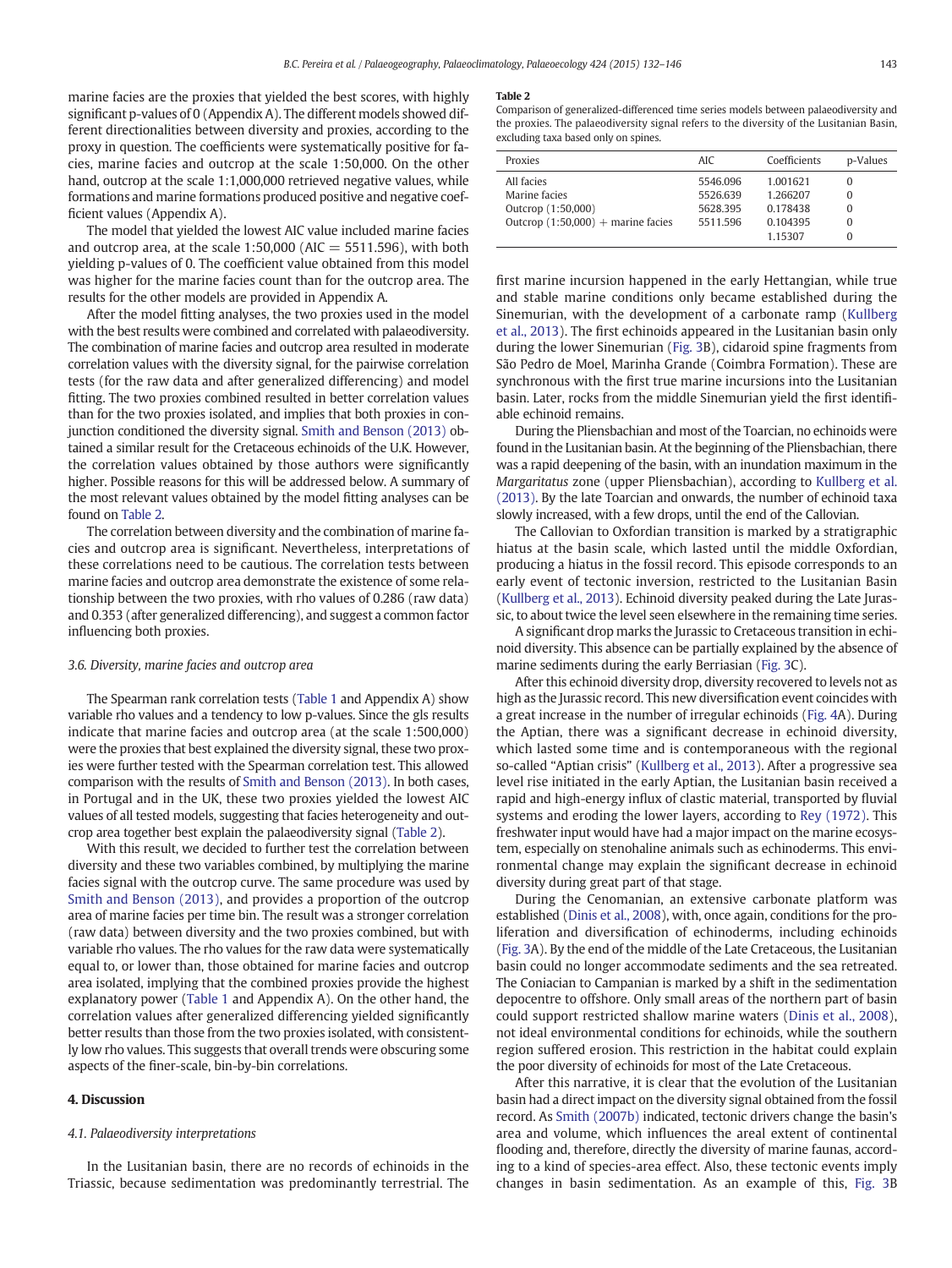demonstrates a good correlation between many of the diversity drops with major basin discontinuities.

# 4.2. Comparing the Portuguese with the U.K. diversity

[Smith and Benson \(2013\)](#page-14-0) found that the British Cretaceous echinoids also occupied a passive margin linked to the opening of the North Atlantic. The number of species in their study is slightly larger than the dataset here, and it is focused on the Cretaceous. Their dataset is divided into stages, which divides the data into uneven time bins and provides a coarser timescale than here.

In the U.K., echinoid diversity during most of the Early Cretaceous was relatively low, with fewer than 10 species per stage. During the Aptian, echinoid diversity greatly increased, a trend that continued until the Cenomanian. After this period of increase, diversity decreased to about half the level that it reached during the Cenomanian. The numbers of species remained more or less stable until the Maastrichtian, when diversity decreased significantly.

The comparison between Portuguese and U.K. echinoid diversity shows a few similarities and a few differences ([Fig. 6C](#page-9-0)). While the Early Cretaceous record of the U.K. is rather poor in echinoids, with fewer than 10 species through most of this time period, the Portuguese record is rather diverse, with about four times more species. This changed during the Aptian, and from this stage onwards, U.K. echinoid diversity was significantly larger than the Portuguese. Similarly in both areas, the Late Cretaceous started with high diversity, decreasing afterwards. In order to be able to correlate the two echinoid datasets, we transformed our dataset to the stage level and performed the correlation tests applied for comparing our diversity signal with the proxies.

Echinoid diversity from the U.K. Cretaceous revealed a strong correlation between the diversity signal and the grouping of outcrop area and marine facies, for both raw data and for first differenced data. As previously mentioned, the same proxies used in combination and correlated with diversity yielded lower values, for both the raw and generalized differenced data. The difference between the correlation values obtained for the two studies could result from differences in the resolution of the datasets used. As mentioned before, [Smith and Benson \(2013\)](#page-14-0) organized their data by stages and used the stage midpoint to plot the data, while our data is organized by substages and 1 Myr time bins. Also, our outcrop dataset is based on maps with a larger scale than [Smith and](#page-14-0) [Benson's \(2013\)](#page-14-0) study.

In order to understand how similar the Portuguese and U.K. faunas were, we decided to correlate the two diversity signals. If the two diversity signals were a reflection of the geological evolution of the different basins, in a sense, biased by the rock record, the correlation between the two diversity datasets should be low. On the other hand, if biological factors were strongly imprinted on the diversity signals, the correlations between the data from the two basins should be high.We converted our initial dataset to the frame of [Smith and Benson's \(2013\)](#page-14-0) dataset and performed the same correlation tests between the two datasets as were done for the Portuguese data alone. The tests were done on both the raw data and after applying generalized differencing. The rho values obtained were low for the raw data, and moderate after generalized differencing, but with high p-values ([Table 1](#page-8-0) and Appendix A). The high p-values provide very little confidence to state that the two datasets are statistically different.

#### 4.3. Common-cause vs megabias hypothesis

Two hypotheses seek to explain the apparent correlation between diversity and some sampling proxies, the common-cause and the megabias. [Smith and Benson \(2013\)](#page-14-0) interpreted the strong correlation between the combined proxies and palaeodiversity as an indicator that the rock record strongly influences the diversity signal. They consider that the rock record is highly conditioned by periods of deposition and erosion, with erosion events obliterating information, thus the diversity signal is a direct reflection of geology. We obtained similar results to [Smith and Benson \(2013\),](#page-14-0) although with a less strong correlation between diversity and the combined proxies. Therefore, we could assume that the rock record, and its availability, controls the diversity signal and, therefore, supports the megabias hypothesis.

But, these results can also be interpreted as in favour of the common-cause hypothesis. The higher correlation obtained with diversity and the two proxies combined, in contrast to values for each proxy alone, could be a consequence of the moderate correlation values retrieved between marine facies and outcrop area. This moderate relationship could indicate a common factor influencing both proxies, which would be influencing diversity as well. The results of a strong correlation between diversity and facies area availability can also suggest a diversity control through the area of continental flooding, or area of habitat. For this to be true, a stronger correlation between diversity and sea level would be expected, something that this study did not reveal. Also, the generally poor correlation results (after generalized differencing) could argue against the idea that the correlation of fossil diversity and formation count provides evidence for megabiases, and that other factors may have had a more important role in controlling echinoid diversity. If true, local diversity signals should be intrinsically related with the number of formations at smaller scales. If this is not the case, as we suggest, then it seems that there may be some kind of summing effect, where numerous uncorrelated signals, when lumped together, produce an apparently reasonable correlation [\(Benton, 2012\)](#page-13-0).

Other factors that might have influenced the diversity of this group have yet to be tested, such as predator–prey pressure, nutrient availability, or tectonics. Tectonics induces changes in the basin volume, in the area of continental flooding and, in consequence, influences the number of formations [\(Smith, 2007b\)](#page-14-0). In sum, tectonics controls the overall amount and heterogeneity of the geological record that is preserved, as well as the quantity of fossil material that reaches us. As noted before, there is evidence for a relationship between the decrease in palaeodiversity and basin discontinuities ([Fig. 3](#page-6-0)B), with diversity apparently decreasing close to these discontinuities. This fact to be true and not an artefact of the method used seems to support the common-cause hypothesis. Discontinuities in the rock record at basin scale result from tectonic uplift and/or sea level changes. Such events would ultimately cause the erosion of the rock record and shrinking and loss of habitats would precede it. This change in habitat distribution would influence the overall diversity prior to the discontinuity. Although clearly an important driver, tectonics is hard to quantify for use in correlation tests.

The very low correlation values are in line with the conclusions of other studies at regional and local scales (for example, [Dunhill et al.,](#page-13-0) [2012, 2013, 2014a, 2014b](#page-13-0)) and indicate that none of the factors assessed is, on its own, truly driving Portuguese echinoid palaeodiversity. Many previous studies have identified strong correlations between global diversity and the number of fossil-bearing formations (for example, [Benson and Butler, 2011; Smith and Benson, 2013\)](#page-13-0). On the other hand, our local study obtained similar results to other regional and local studies, where this correlation is poor. It would be good to identify definite cause–effect linkages, and these ought to be clear at local and regional scales, where exact matching between rises and falls in the time series under comparison ought to be evident.

# 5. Conclusions

Echinoid diversity during the Mesozoic in the Lusitanian basin is far from having a general trend, differing from previous global studies in other taxonomic groups. Many of the variations in diversity seem to be linked to basinal discontinuities and, therefore, with the evolution of the basin.

Comparison between the plots based on species, genera, and families suggests that diversity patterns are independent of taxonomic level.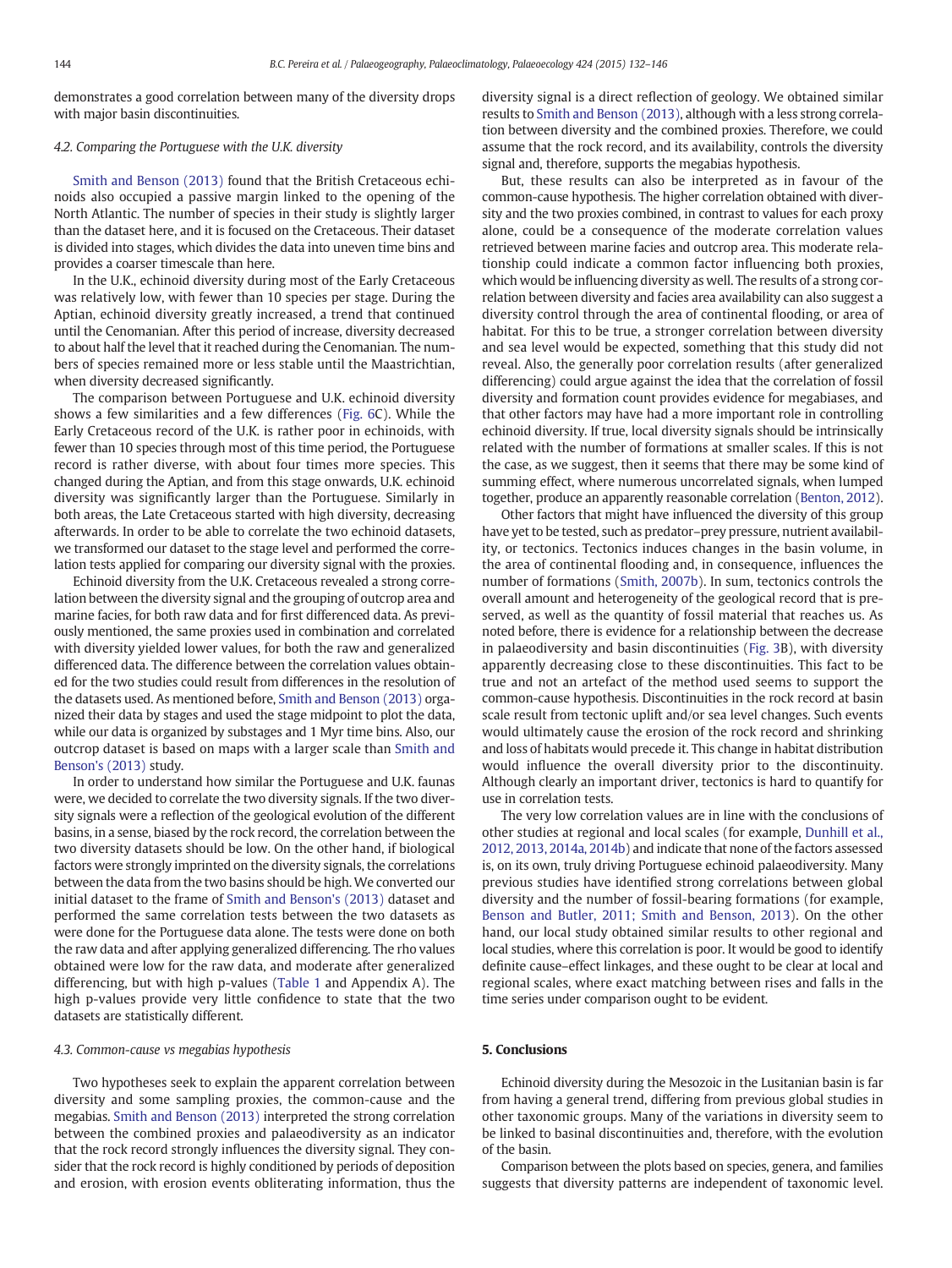<span id="page-13-0"></span>The different levels show similar diversity patterns, differing only in the magnitude of the changes.

The two different testing methods used to investigate the influence of the different sampling proxies on the diversity patterns obtained similar results. Both Spearman and gls tests indicated poor to moderate correlation between many of the analysed proxies and the diversity patterns. Among the different proxies tested, marine facies variation together with outcrop area showed the highest correlation with the palaeodiversity data. Furthermore, both correlation tests and linear model fitting agree that the temperature and sea level changes appear to have had very little influence on echinoid diversity.

# Acknowledgements

We thank G. Price for providing some of the isotopic data used in this study, Graeme Lloyd for providing some of the R scripts, and Andrew Smith, for his comments on this manuscript. BCP thanks Pablo Palacios, for his many discussions regarding many of the setbacks experienced with the R script, and all people's comments on this work provided during the last EEC meeting. This work was funded by the FCT doctoral training grant SFRH/BD/68891/2010 to BCP. We also thank our Editor, Professor Finn Surlyk, and two referees (Dr manabu Sakamoto and an anonymous reviewer) for their helpful comments. We also thank our Editor, Professor Finn Surlyk, and two referees (Dr Manabu Sakamoto and an anonymous reviewer) for their helpful comments.

# Appendix A. Supplementary data

Supplementary data to this article can be found online at [http://dx.](http://dx.doi.org/10.1016/j.palaeo.2015.02.014) [doi.org/10.1016/j.palaeo.2015.02.014.](http://dx.doi.org/10.1016/j.palaeo.2015.02.014)

# References

- Aguirre-Urreta, M.B., Price, G.D., Ruffell, A.H., Lazo, D.G., Kalin, R.M., Ogle, N., Rawson, P.F., 2008. Southern hemisphere Early Cretaceous (Valanginian-Early Barremian) carbon and oxygen isotope curves from the Neuquén Basin, Argentina. Cretac. Res. 29, 87–99. http://dx.doi.org[/10.1016/j.cretres.2007.04.002.](http://dx.doi.org/10.1016/j.cretres.2007.04.002)
- Alberti, M., Fürsich, F.T., Pandey, D.K., 2012. The Oxfordian stable isotope record ( $\delta^{18}$ O,  $\delta^{13}$ C) of belemnites, brachiopods, and oysters from the Kachchh Basin (western India) and its potential for palaeoecologic, palaeoclimatic, and palaeogeographic reconstructions. Palaeogeogr. Palaeoclimatol. Palaeoecol. 344–345, 49–68. http://dx. doi.org[/10.1016/j.palaeo.2012.05.018](http://dx.doi.org/10.1016/j.palaeo.2012.05.018).
- Armendáriz, M., Rosales, I., Bádenas, B., Piñuela, L., Aurell, M., García-Ramos, J.C., 2013. An approach to estimate lower Jurassic seawater oxygen-isotope composition using δ18O and Mg/Ca ratios of belemnite calcites (Early Pliensbachian, northern Spain). Terra Nova 25, 439–445. http://dx.doi.org[/10.1111/ter.12054](http://dx.doi.org/10.1111/ter.12054).
- Barrett, P.M., McGowan, A.J., Page, V., 2009. [Dinosaur diversity and the rock record. Proc.](http://refhub.elsevier.com/S0031-0182(15)00070-X/rf0025) [R. Soc. B 276, 2667](http://refhub.elsevier.com/S0031-0182(15)00070-X/rf0025)–2674.
- Benson, R.B.J., Butler, R.J., 2011. Uncovering the diversifi[cation history of marine tetra](http://refhub.elsevier.com/S0031-0182(15)00070-X/rf0030)pods: ecology infl[uences the effect of geological sampling biases. Geol. Soc. Lond.](http://refhub.elsevier.com/S0031-0182(15)00070-X/rf0030) [Spec. Publ. 358, 191](http://refhub.elsevier.com/S0031-0182(15)00070-X/rf0030)–208.
- Benson, R.B.J., Mannion, P.D., 2012. [Multivariate models are essential for understanding](http://refhub.elsevier.com/S0031-0182(15)00070-X/rf0040) vertebrate diversifi[cation in deep time. Biol. Lett. 8, 127](http://refhub.elsevier.com/S0031-0182(15)00070-X/rf0040)–130.
- Benson, R.B.J., Upchurch, P., 2013. Diversity trends in the establishment of terrestrial vertebrate ecosystems: interactions between spatial and temporal sampling bases. Geology 41, 43–46. http://dx.doi.org/[10.1130/G33543.1.](http://dx.doi.org/10.1130/G33543.1)
- Benson, R.B.J., Butler, R.J., Lindgren, J., Smith, A.S., 2010. [Mesozoic marine tetrapod diver](http://refhub.elsevier.com/S0031-0182(15)00070-X/rf0035)[sity: mass extinctions and temporal heterogeneity in geological megabiases affecting](http://refhub.elsevier.com/S0031-0182(15)00070-X/rf0035) [vertebrates. Proc. R. Soc. B 277, 829](http://refhub.elsevier.com/S0031-0182(15)00070-X/rf0035)–834.
- Benton, M.J., 2012. [No gap in the middle Permian record of terrestrial vertebrates. Geology](http://refhub.elsevier.com/S0031-0182(15)00070-X/rf0050) [40, 339](http://refhub.elsevier.com/S0031-0182(15)00070-X/rf0050)–342.
- Benton, M.J., Tverdokhlebov, V.P., Surkov, M.V., 2004. [Ecosystem re-modelling among](http://refhub.elsevier.com/S0031-0182(15)00070-X/rf0065) [vertebrates at the Permian-Triassic boundary in Russia. Nature 432, 97](http://refhub.elsevier.com/S0031-0182(15)00070-X/rf0065)–100.
- Benton, M.J., Dunhill, A.M., Lloyd, G.T., Marx, F.G., 2011. [Assessing the quality of the fossil](http://refhub.elsevier.com/S0031-0182(15)00070-X/rf0445) [record: insights from vertebrates. In: McGowan, A.J., Smith, A.B. \(Eds.\), Comparing](http://refhub.elsevier.com/S0031-0182(15)00070-X/rf0445) [the Geological and Fossil Records: Implications for Biodiversity StudiesGeol. Soc.](http://refhub.elsevier.com/S0031-0182(15)00070-X/rf0445) [Lond. Spec. Publ. 358, 63](http://refhub.elsevier.com/S0031-0182(15)00070-X/rf0445)–94.
- Benton, M.J., Ruta, M., Dunhill, A.M., Sakamoto, M., 2013. The fi[rst half of tetrapod evolution,](http://refhub.elsevier.com/S0031-0182(15)00070-X/rf0060) [sampling proxies, and fossil record quality. Palaeogeogr. Palaeoclimatol. Palaeoecol. 372,](http://refhub.elsevier.com/S0031-0182(15)00070-X/rf0060)  $18 - 41$  $18 - 41$
- Brocklehurst, N., Fröbisch, J., 2014. [Current and historical perspectives on the completeness](http://refhub.elsevier.com/S0031-0182(15)00070-X/rf0070) [of the fossil record of pelycosaurian-grade synapsids. Palaeogeogr. Palaeoclimatol.](http://refhub.elsevier.com/S0031-0182(15)00070-X/rf0070) [Palaeoecol. 399, 114](http://refhub.elsevier.com/S0031-0182(15)00070-X/rf0070)–126.
- Burnham, K.P., Anderson, D.R., 2002. [Model Selection and Multimodel Inference: A Prac](http://refhub.elsevier.com/S0031-0182(15)00070-X/rf0450)tical Information–[Theoretic Approach. 2nd edition. Springer-Verlag \(488 pp.\).](http://refhub.elsevier.com/S0031-0182(15)00070-X/rf0450)
- Butler, R.J., Barrett, P.M., Nowbath, S., Upchurch, P., 2009. [Estimating the effects of the rock](http://refhub.elsevier.com/S0031-0182(15)00070-X/rf0075) [record on pterosaur diversity patterns: implications for hypotheses of bird/pterosaur](http://refhub.elsevier.com/S0031-0182(15)00070-X/rf0075) [competitive replacement. Paleobiology 35, 432](http://refhub.elsevier.com/S0031-0182(15)00070-X/rf0075)–446.
- Butler, R.J., Benson, R.B.J., Carrano, M.T., Mannion, P.D., Upchurch, P., 2011. [Sea level, dino](http://refhub.elsevier.com/S0031-0182(15)00070-X/rf0080)[saur diversity and sampling biases: investigating the](http://refhub.elsevier.com/S0031-0182(15)00070-X/rf0080) 'common cause' hypothesis in [the terrestrial realm. Proc. R. Soc. Lond. B 278, 1107](http://refhub.elsevier.com/S0031-0182(15)00070-X/rf0080)–1113.
- Carpentier, C., Martin-Garin, B., Lathuiliere, B., Ferry, S., 2006. [Correlation of reefal Oxford](http://refhub.elsevier.com/S0031-0182(15)00070-X/rf0085)[ian episodes and climatic implications in the eastern Paris Basin \(France\). Terra Nova](http://refhub.elsevier.com/S0031-0182(15)00070-X/rf0085) [18, 191](http://refhub.elsevier.com/S0031-0182(15)00070-X/rf0085)–200.
- Chamberlin, T.S., 1909. [Diastrophism as the ultimate basis of correlation. J. Geol. 17,](http://refhub.elsevier.com/S0031-0182(15)00070-X/rf0090) [689](http://refhub.elsevier.com/S0031-0182(15)00070-X/rf0090)–693.
- Crampton, J.S., Beu, A.G., Cooper, R.A., Jones, C.A., Marshall, B., Maxwell, P.A., 2003. [Estimating the rock volume bias in paleobiodiversity studies. Science 301, 358](http://refhub.elsevier.com/S0031-0182(15)00070-X/rf0100)–360.
- Crampton, J.S., Foote, M., Beau, A.G., Cooper, R.A., Matcham, I., Jones, C.M., Maxwell, P.A., Marshall, B.A., 2006. [Second-order sequence stratigraphic controls on the quality of](http://refhub.elsevier.com/S0031-0182(15)00070-X/rf0105) [the fossil record at an active margin: New Zealand Eocene to recent shelf molluscs.](http://refhub.elsevier.com/S0031-0182(15)00070-X/rf0105) [Palaios 21, 86](http://refhub.elsevier.com/S0031-0182(15)00070-X/rf0105)–105.
- Cresta, S., Goy, A., Ureta, S., Arias, C., Barrón, E., Bernad, J., Canales, M.L., García-Joral, F., García-Romero, E., Gialanella, P.R., Gómez, J.J., González, J.A., 2001. [The Global Boundary](http://refhub.elsevier.com/S0031-0182(15)00070-X/rf0110) [Stratotype Section and Point \(GSSP\) of the Toarcian](http://refhub.elsevier.com/S0031-0182(15)00070-X/rf0110)–Aalenian Boundary (lower-middle [Jurassic\). Episodes 24, 166](http://refhub.elsevier.com/S0031-0182(15)00070-X/rf0110)–175.
- de Graciansky, P.-C., Hardenbol, J., Jacquin, T., Vail, P.R. (Eds.), 1998. [Mesozoic and Ceno](http://refhub.elsevier.com/S0031-0182(15)00070-X/rf0455)[zoic sequence stratigraphy of European basins. Society for Sedimentary Geology](http://refhub.elsevier.com/S0031-0182(15)00070-X/rf0455) [\(SEPM\) Special Publication 60 \(786 pp.\).](http://refhub.elsevier.com/S0031-0182(15)00070-X/rf0455)
- Dinis, J.L., Rey, J., Cunha, P.P., Callapez, P., Pena dos Reis, R., 2008. [Stratigraphy and allogen](http://refhub.elsevier.com/S0031-0182(15)00070-X/rf0120)[ic controls of the western Portugal Cretaceous: an updated synthesis. Cretac. Res. 29,](http://refhub.elsevier.com/S0031-0182(15)00070-X/rf0120) [772](http://refhub.elsevier.com/S0031-0182(15)00070-X/rf0120)–780.
- Doke, J., 2007. Grabit.m, The MathWorks MatLab Central Website. [http://www.](http://www.mathworks.com/matlabcentral/fileexchange/7173-grabit) [mathworks.com/matlabcentral/](http://www.mathworks.com/matlabcentral/fileexchange/7173-grabit)fileexchange/7173-grabit (Accessed in August 2014).
- Dunhill, A.M., 2011. Using remote and a GIS to quantify rock exposure area in England and Wales: implications for palaeodiversity studies. Geology 39, 11–114. http://dx. doi.org[/10.1130/G31503.1](http://dx.doi.org/10.1130/G31503.1).
- Dunhill, A.M., 2012. [Problems with using rock outcrop area as a paleontological sampling](http://refhub.elsevier.com/S0031-0182(15)00070-X/rf0130) [proxy: rock outcrop and exposure area compared with coastal proximity, topogra](http://refhub.elsevier.com/S0031-0182(15)00070-X/rf0130)[phy, land use, and lithology. Paleobiology 38, 126](http://refhub.elsevier.com/S0031-0182(15)00070-X/rf0130)–143.
- Dunhill, A.M., Benton, M.J., Twitchett, R.J., Newell, A.J., 2012. [Completeness of the fossil](http://refhub.elsevier.com/S0031-0182(15)00070-X/rf0140) [record and the validity of sampling proxies at outcrop level. Palaeontology 55,](http://refhub.elsevier.com/S0031-0182(15)00070-X/rf0140) [1155](http://refhub.elsevier.com/S0031-0182(15)00070-X/rf0140)–1175.
- Dunhill, A.M., Benton, M.J., Newell, A.J., Twitchett, R.J., 2013. [Completeness of the fossil re](http://refhub.elsevier.com/S0031-0182(15)00070-X/rf0135)[cord and the validity of sampling proxies: a case study from the Triassic of England](http://refhub.elsevier.com/S0031-0182(15)00070-X/rf0135) [and Wales. J. Geol. Soc. Lond. 170, 291](http://refhub.elsevier.com/S0031-0182(15)00070-X/rf0135)–300.
- Dunhill, A.M., Benton, M.J., Twitchett, R.J., Newell, A.J., 2014a. Testing the fossil record: sampling proxies and scaling in the British Triassic-Jurassic. Palaeogeogr. Palaeoclimatol. Palaeoecol. 404, 1–11. http://dx.doi.org[/10.1016/j.palaeo.2014.03.026](http://dx.doi.org/10.1016/j.palaeo.2014.03.026).
- Dunhill, A.M., Hannisdal, B., Benton, M.J., 2014b. Disentangling rock record bias and common-cause from redundancy in the British fossil record. Nat. Commun. 5, 4818. http://dx.doi.org[/10.1038/ncomms5818.](http://dx.doi.org/10.1038/ncomms5818)
- Fara, E., 2001. What are Lazarus taxa? Geol. J. 36, 291–303. http://dx.doi.org/[10.1002/gj.](http://dx.doi.org/10.1002/gj.879.abs) [879.abs.](http://dx.doi.org/10.1002/gj.879.abs)
- Foote, M., Sepkoski Jr., J.J., 1999. [Absolute measures of the completeness of the fossil](http://refhub.elsevier.com/S0031-0182(15)00070-X/rf0160) [record. Nature 398, 415](http://refhub.elsevier.com/S0031-0182(15)00070-X/rf0160)–417.
- Forbes, E., in Sharpe, D., 1850. Description of fossil Echinidae from Portugal. Q. J. Geol. Soc. Lond. 6, 195–199. http://dx.doi.org/10.1144/GSL.JGS.1850.006.01-02.18.
- Fröbisch, J., 2008. [Global taxonomic diversity of Anomodonts \(Tetropoda, Therapsida\)](http://refhub.elsevier.com/S0031-0182(15)00070-X/rf0170) [and the terrestrial rock record across the Permian-Triassic boundary. PLoS ONE 3,](http://refhub.elsevier.com/S0031-0182(15)00070-X/rf0170) [e3733.](http://refhub.elsevier.com/S0031-0182(15)00070-X/rf0170)
- Fursich, F.T., Singh, I.B., Joachimski, M., Krumm, S., Schfirf, M., Schlirf, S., 2005. [Palaeoclimate reconstructions of the middle Jurassic of Kachchh \(western India\): an](http://refhub.elsevier.com/S0031-0182(15)00070-X/rf0175) [integrated approach based on palaeoecological, oxygen isotopic, and clay mineralog](http://refhub.elsevier.com/S0031-0182(15)00070-X/rf0175)[ical data. Palaeogeogr. Palaeoclimatol. Palaeoecol. 217, 289](http://refhub.elsevier.com/S0031-0182(15)00070-X/rf0175)–309.
- Gradstein, F.M., Ogg, J.G., Schmitz, M.D., Ogg, G.M., 2012. The Geologic Time Scale 2012. Elsevier, p. 1176 http://dx.doi.org/[10.1016/B978-0-444-59425-9.00004-4](http://dx.doi.org/10.1016/B978-0-444-59425-9.00004-4).
- Hannisdal, B., Peters, S.E., 2011. Phanerozoic earth system evolution and marine biodiversity. Science 334 (6059), 1121–1124. http://dx.doi.org[/10.1126/science.1210695.](http://dx.doi.org/10.1126/science.1210695)
- Haq, B.U., Hardenbol, J., Vail, P.R., 1987. Chronology of fluctuating sea levels since the Triassic. Science 235, 1156–1166. http://dx.doi.org/[10.1126/science.235.4793.](http://dx.doi.org/10.1126/science.235.4793.1156) [1156](http://dx.doi.org/10.1126/science.235.4793.1156).
- Huber, B.T., MacLeod, K.G., Gröcke, D.R., Kucera, M., 2011. Paleotemperature and paleosalinity inferences and chemostratigraphy across the Aptian/Albian boundary in the subtropical North Atlantic. Paleoceanography 26, PA422. http://dx.doi.org[/10.](http://dx.doi.org/10.1029/2011PA002178) [1029/2011PA002178](http://dx.doi.org/10.1029/2011PA002178).
- Jackson, J.B.C., Johnson, K.G., 2001. Measuring past biodiversity. Science 293, 2401–2403. http://dx.doi.org[/10.1126/science.1063789.](http://dx.doi.org/10.1126/science.1063789)
- Jepson, J.E., Penney, D., 2007. Neuropteran (Insecta) palaeodiversity with predictions for the Cretaceous fauna of the Wealden. Palaeogeogr. Palaeoclimatol. Palaeoecol. 248, 109–118. http://dx.doi.org[/10.1016/j.palaeo.2006.11.015](http://dx.doi.org/10.1016/j.palaeo.2006.11.015).
- Kroh, A., Smith, A.B., 2010. The phylogeny and classifi[cation of post-Palaeozoic echinoids.](http://refhub.elsevier.com/S0031-0182(15)00070-X/rf0215) [J. Syst. Palaeontol. 8 \(2\), 147](http://refhub.elsevier.com/S0031-0182(15)00070-X/rf0215)–212.
- Kullberg, J.C., Rocha, R.B., Soares, A.F., Rey, J., Terrinha, P., Azerêdo, A.C., Callapez, P., Duarte, L.V., Kullberg, M.C., Martins, L., Miranda, R., Alves, C., Mata, J., Madeira, J., Mateus, O., Moreira, M., Nogueira, C.R., 2013. [III.3. A Bacia Lusitaniana:](http://refhub.elsevier.com/S0031-0182(15)00070-X/rf0470) Estratigrafia, Paleogeografi[a e Tectónica. In: Dias, R., Araújo, A., Terrinha, P.,](http://refhub.elsevier.com/S0031-0182(15)00070-X/rf0470) [Kullberg, J.C. \(Eds.\), Geologia de Portugal, II](http://refhub.elsevier.com/S0031-0182(15)00070-X/rf0470) – Geologia Meso-cenozóica de [Portugal, pp. 196](http://refhub.elsevier.com/S0031-0182(15)00070-X/rf0470)–347.
- Lambert, J., 1913. [Échinides Calloviens du plateau de Césareda \(Portugal\). Communicações](http://refhub.elsevier.com/S0031-0182(15)00070-X/rf0475) [dos Serviços Geológicos de Portugal IX.pp. 69](http://refhub.elsevier.com/S0031-0182(15)00070-X/rf0475)–76.